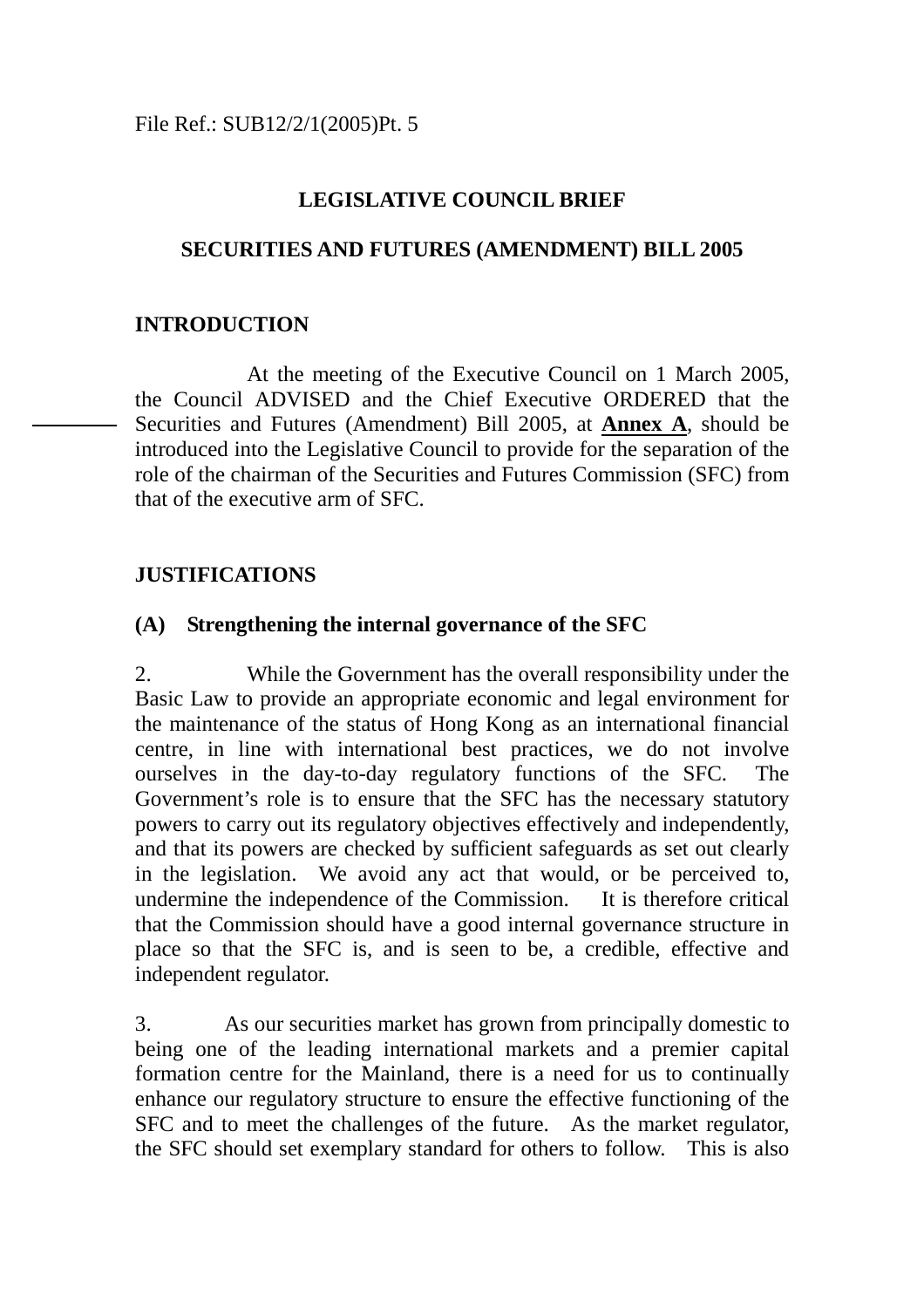in line with best governance practice both locally<sup>1</sup> and internationally<sup>2</sup>. For instance, the Hong Kong Institute of Certified Public Accountants published in May 2004 *"Corporate Governance for Public Bodies – A Basic Framework"* and advocated that the roles of chairman and chief executive of public bodies should be separated, and ideally the chairman should be an independent non-executive member. We have also considered the experience of the U.K. Financial Services Authority in splitting the post of its chairman since September 2003. The Government has in fact also implemented similar corporate governance practices in other regulators and public bodies, e.g. the Hong Kong Exchanges and Clearing Limited, the Mandatory Provident Fund Schemes Authority, the Airport Authority, the Kowloon-Canton Railway Corporation and the Mass Transit Railway Corporation Limited.

### **(B) The Proposal**

4. We propose that the SFC be led by a chairman whose role will be separated from the executive arm, while the executive arm will be headed by a Chief Executive Officer (CEO). The division of roles and responsibilities between the chairman and the CEO is as follows.

# **Chairman of the SFC**

5. The role of the Chairman of SFC (C/SFC) is pivotal in leading the SFC governing body in setting the overall direction, policies and strategies of SFC and monitoring the performance of the executive arm in implementing the objectives set by the governing body. Given the importance of the role and in line with the trend of good governance practice, the role of the chairman should be separate from that of the executive arm to further enhance the internal checks and balances of the SFC. This creates the conditions for enhancing the independence of the governing body and hence its ability to discharge its supervisory functions over senior management.

6. The role of the chairman should be clearly separated from that of the CEO and should focus on the following responsibilities -

(a) establishing and developing an effective governing body;

 $\overline{a}$ 1 Work of the Standing Committee on Company Law Reform (SCCLR).

<sup>&</sup>lt;sup>2</sup> Report of the Committee on the Financial Aspects of Corporate Governance by Adrian Cadbury, December 1992. Review of the Role and Effectiveness of Non-executive Directors by Derek Higgs, January 2003.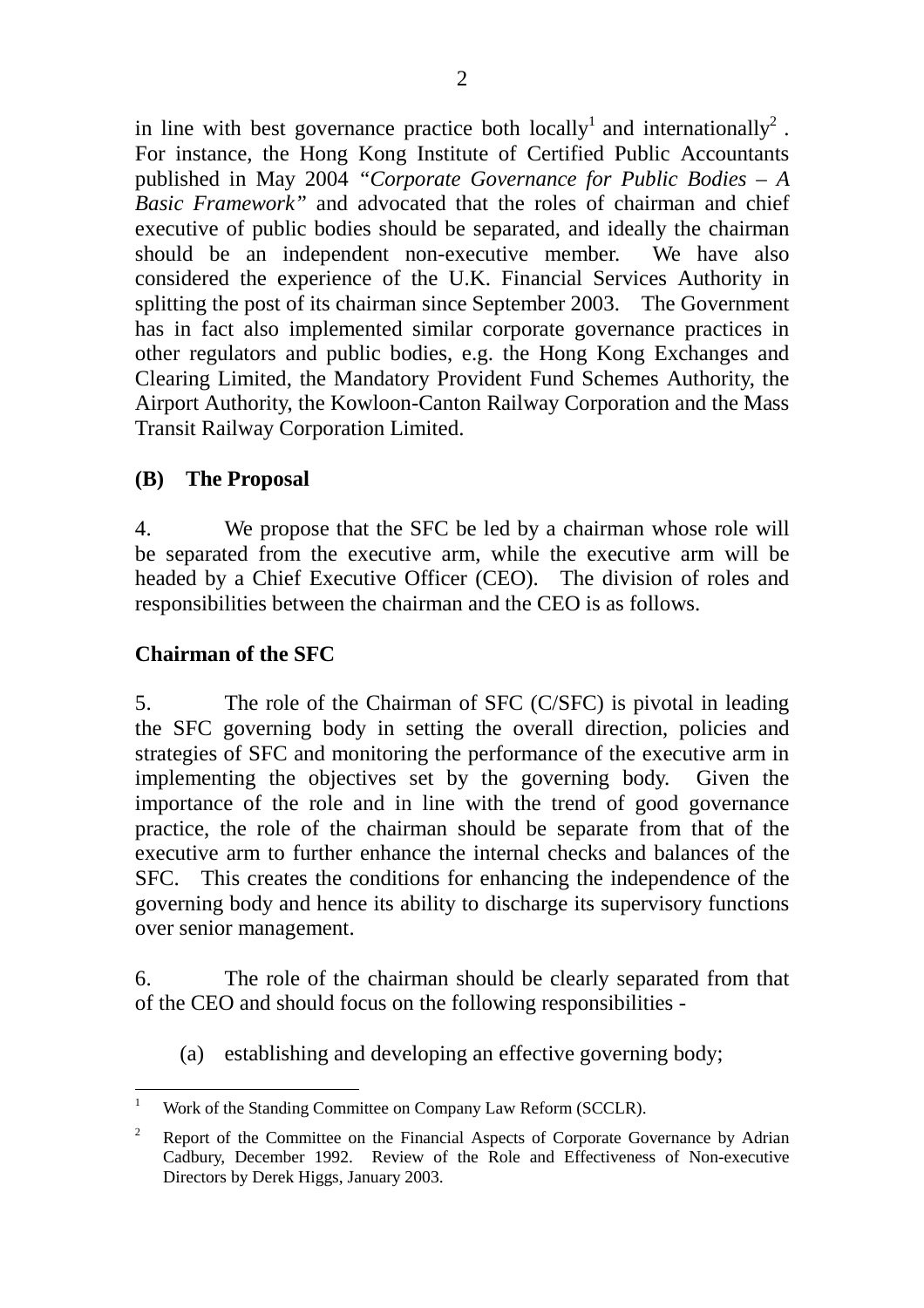- (b) setting agenda and establishing priorities;
- (c) facilitating effective contribution of non-executive directors (NEDs); and
- (d) representing the SFC publicly, in liaison with local and international financial institutions and other stakeholders.

The future chairman will not be involved in the day-to-day regulatory work (e.g. reviewing individual listing applications and investigating possible breaches of the Securities and Futures Ordinance (SFO) etc.). He/She should not influence the decisions of the executive arm on such individual cases.

### **CEO of the SFC**

7. The CEO should have the executive responsibility on the day-to-day running of the SFC. He/She should implement the objectives, policies and strategies agreed by the SFC governing body, and facilitate the effective functioning of the governing body. The key responsibilities include -

- (a) reporting to the governing body regularly with appropriate, timely and quality information;
- (b) informing and consulting the chairman on all matters of significance to the SFC;
- (c) developing and delivering the strategic objectives agreed with the governing body; and
- (d) overseeing the day-to-day operation and regulatory work of the Commission and ensuring that the Commission is equipped with the necessary staffing and financial and risk management systems for its mission.

### **Views of the SFC**

8. We have consulted the SFC governing body on the proposal. In gist, the Commission agrees to the splitting of the functions of C/SFC and CEO as it is consistent with corporate governance principles. Concerning the question of whether the chairman should be non-executive,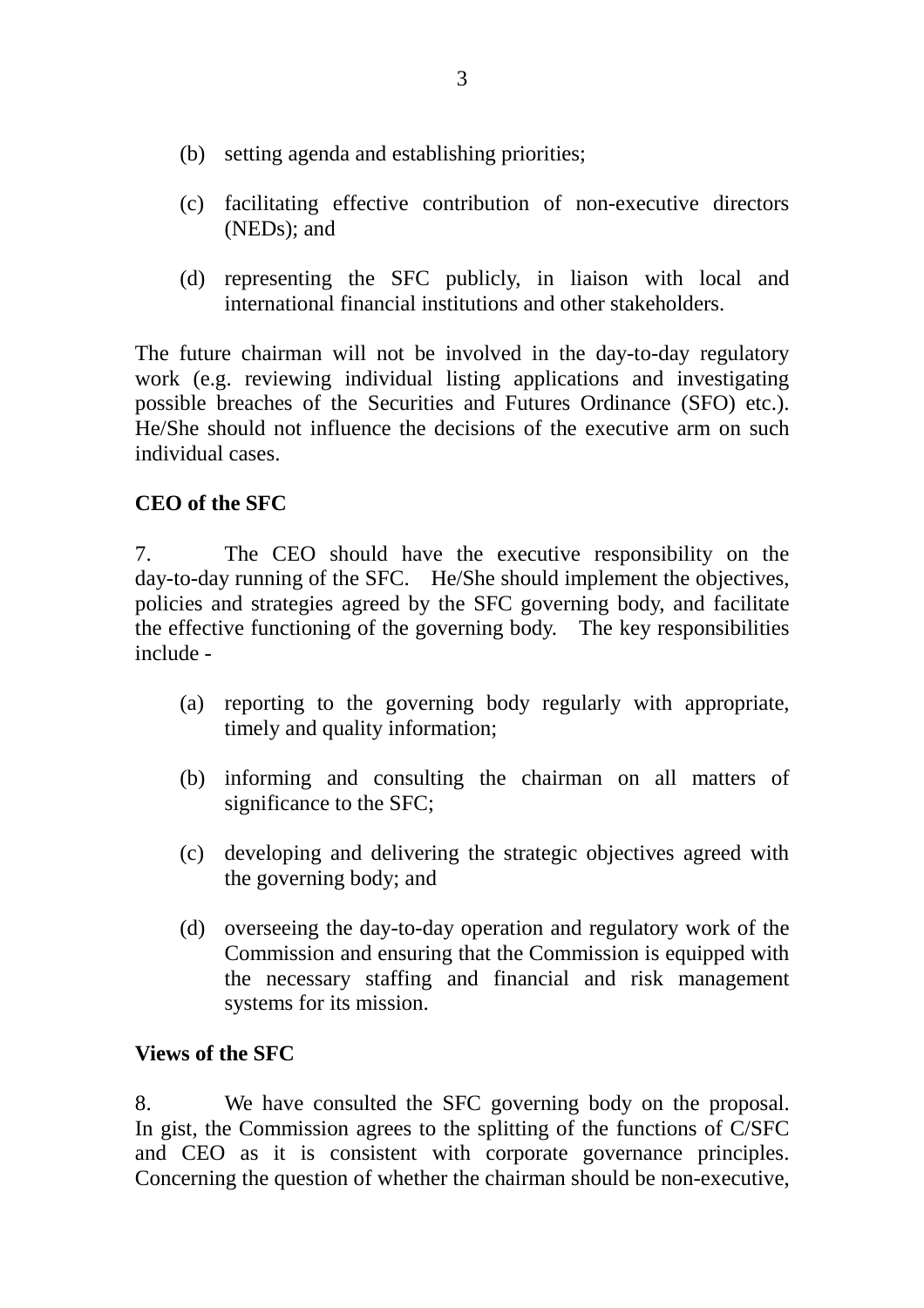members of the Commission have raised several practical implications, as well as possible benefit. The Commission's views and the Government's response are set out at **Annex B**.

9. The Government considers that the chairman of the SFC should be non-executive –

- (a) so that he/she could focus on matters relating to the overall directions, policies and strategies of the SFC having regard to the international and local developments as well as on enhancing the effectiveness of the governing body without being pre-occupied by day-to-day executive responsibilities;
- (b) so that he/she could be independent from the executive arm and hence enhance the internal checks and balances mechanism; and
- (c) to avoid overlapping of responsibilities between the chairman and the CEO.

### **Independence of C/SFC**

10. It is a fundamental policy objective of the Government to preserve the independence of the Commission. In selecting the future chairman of the SFC, we are keenly aware that he/she should be, and be perceived as, independent from external influence so as to preserve the integrity, reputation and image of the independent regulator under the three-tier regulatory system.

- 11. We consider that the above can be achieved through
	- (a) application of the current provisions in the SFO concerning avoidance of conflict of interests; and
	- (b) application of SFC's internal Code of Conduct which requires the highest standards of integrity and conduct from its directors (C/SFC and NEDs included) and staff in carrying out their work properly, impartially and free from any suggestion of improper influence.

12. In addition, given public expectation on the independence of the post of C/SFC, it is our policy intention that during the tenure of the office of C/SFC, he/she should not -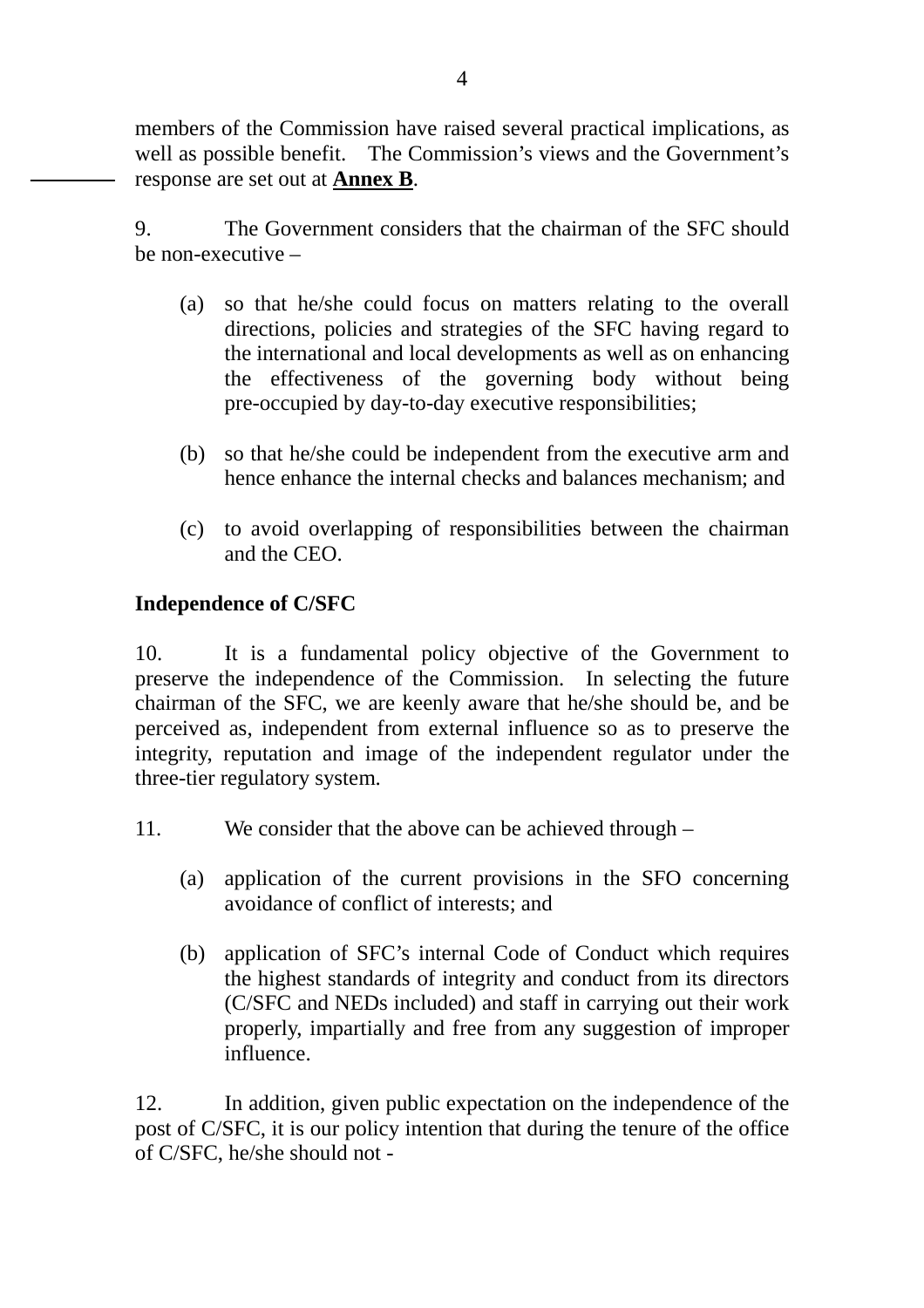- (a) be a director of any listed company in Hong Kong; or
- (b) have any material interest in any principal business activity of or is involved in any material business dealing with a listed company, or any person or institution engaged in activities regulated by the SFC.

The potential C/SFC will be required to agree to comply with the above requirements before his/her appointment takes effect.

### **THE BILL**

13. The Amendment Bill (Annex A) removes the provision which stipulates that C/SFC shall be regarded as an executive director (ED) of the SFC.

14. **Clause 2** of the Bill amends the definitions of "executive director" and "member" in Schedule 1 to the Ordinance as the chairman of the Commission shall no longer be regarded as an ED of the Commission.

15. **Clause 3** of the Bill amends Part 1 of Schedule 2 of the Ordinance to the effect that -

- (a) the number of SFC NEDs shall exceed the number of SFC EDs;
- (b) C/SFC shall no longer be regarded as an ED of the Commission;
- (c) a SFC NED may also be appointed as the deputy chairman<sup>3</sup> of the Commission (DC/SFC) or be designated to act as C/SFC;
- (d) the Chief Executive may appoint a SFC ED to be the CEO of the Commission; and
- (e) C/SFC, DC/SFC and CEO shall have such functions as are assigned to them by the Commission.

16. While it is our policy intention that the chairman should be non-executive, we do not recommend stipulating this rigidly in the legislation since it may be problematic to delineate in law the distinction between executive and non-executive duties and may impose unnecessary

 $\overline{a}$ 3 It is not the policy intention to appoint a deputy chairman should a CEO be appointed.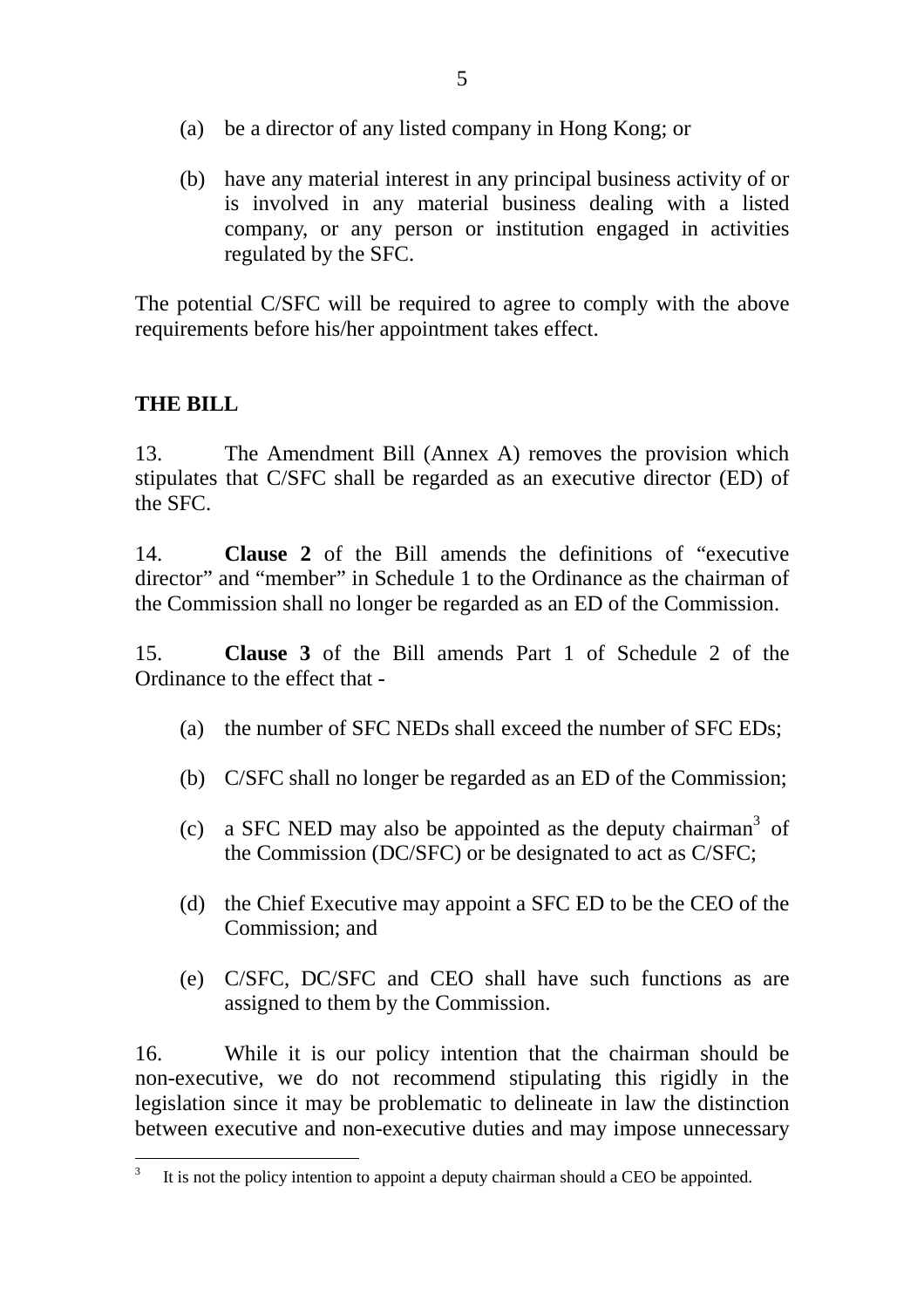inflexibility on the future set up of the SFC. For reference, the U.K. Financial Services and Markets Act also does not make such stipulation.

### **LEGISLATIVE TIMETABLE**

| 17. | The legislative timetable is as follows $-$                                  |                |
|-----|------------------------------------------------------------------------------|----------------|
|     | Publication in the Gazette                                                   | 11 March 2005  |
|     | First Reading and commencement<br>of Second Reading debate                   | 6 April 2005   |
|     | Resumption of Second Reading<br>debate, committee stage and Third<br>Reading | to be notified |

# **IMPLICATIONS OF THE PROPOSAL**

18. The proposal is in conformity with the Basic Law, including the provisions concerning human rights. It does not affect the current binding effect of the existing provisions of the SFO. It has no economic, environmental or sustainability implications.

# **Financial and Civil Service Implications**

19. There are no financial and civil service implications to the Government as the SFC is an independent statutory body which is financed by transaction levies, fees and charges on services rendered to market operators and participants as provided in the SFO.

20. We are keenly aware that the financial and manpower resources of the SFC should be used prudently. If the Government's proposed model is adopted (i.e. non-executive chairman) we expect the remuneration package for the new CEO would be similar to that of the current executive Chairman while remuneration for the new non-executive Chairman would be lower than that of the CEO since the Chairman's appointment is regarded as a service to the community, not an employment with SFC. Thus, we do not expect the financial implications for SFC to be significant relative to the overall budget of the SFC. In deciding the appropriate level of remuneration for C/SFC, we will also draw reference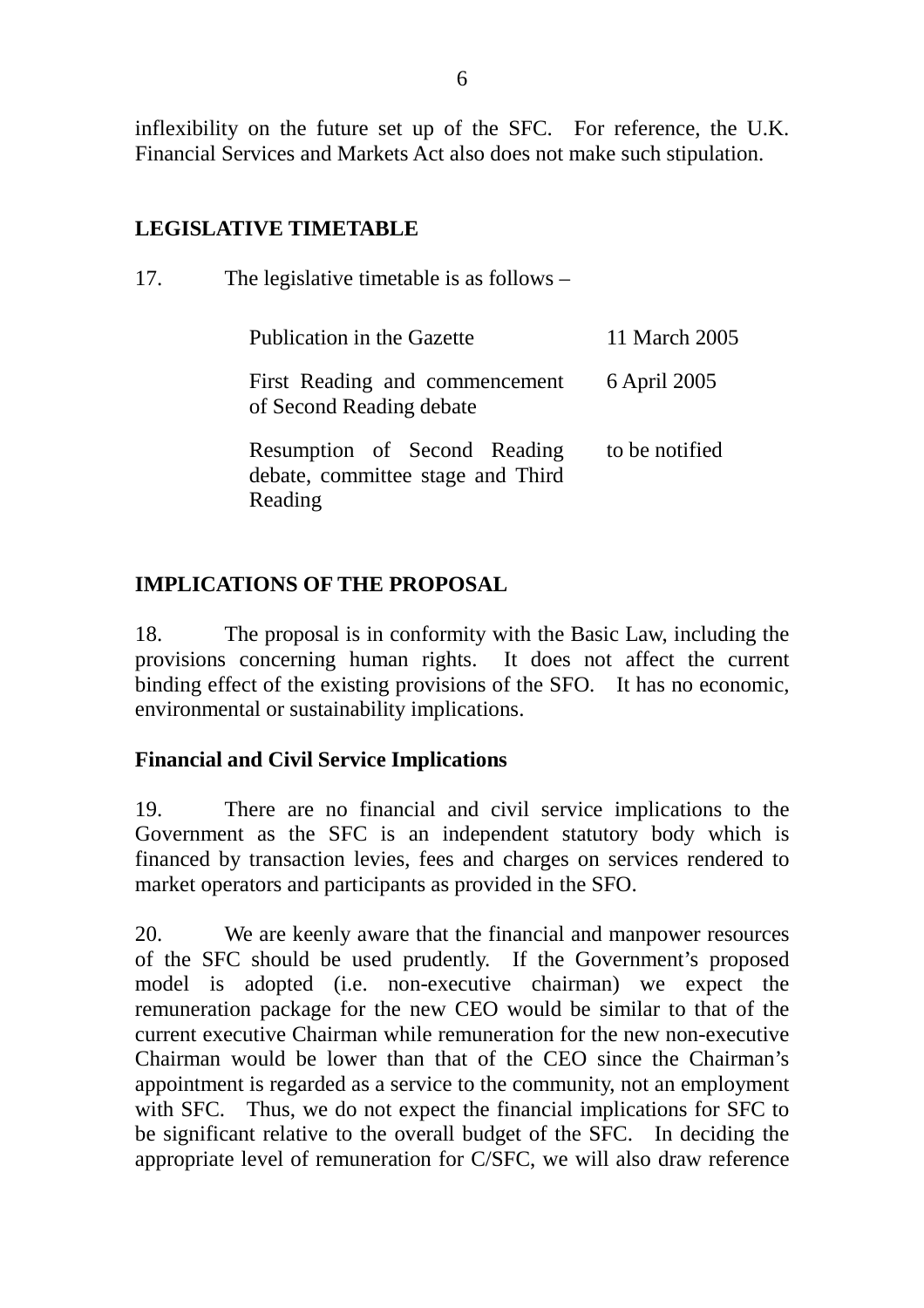from the remuneration for non-executive Chairmen of other public bodies in Hong Kong and relevant regulatory bodies overseas, as well as the remuneration for SFC's existing NEDs.

# **PUBLIC CONSULTATION**

21. The Panel on Financial Affairs of the Legislative Council (Panel) was consulted on 10 November 2004, 3 January and 17 February 2005. The Panel has also invited professional bodies, academics as well as associations representing the securities and fund management industries to present their views. The majority of them have indicated support to the Government's proposal for splitting the C/SFC post, albeit comments were made on the implementation details of the proposal. At the Panel meeting on 17 February 2005, a motion was passed to support the Government's proposal in-principle.

### **PUBLICITY**

22. A press release will be issued today (9 March 2005). A spokesman will be available to handle enquiries.

### **BACKGROUND**

23. SFC was established in 1989 in the wake of the stock market crash in October 1987. In the past 16 years, the SFC has successfully put in place a regulatory framework on a par with international standards, which enshrines the principles of competitiveness, fairness and investor protection.

24. While separation of functions between the chairman and the CEO is a well established practice among private companies, it is more of a recent phenomenon among regulators. Experience of overseas regulators varies due to their different constitutional/legal background and political process (experience of overseas regulators is set out in **Annex C**).

25. Taking into account the local and international experience, the Government considers that the separation of functions between the chairman and the CEO would help enhance the governance of the Commission and further improve the integrity of our financial market.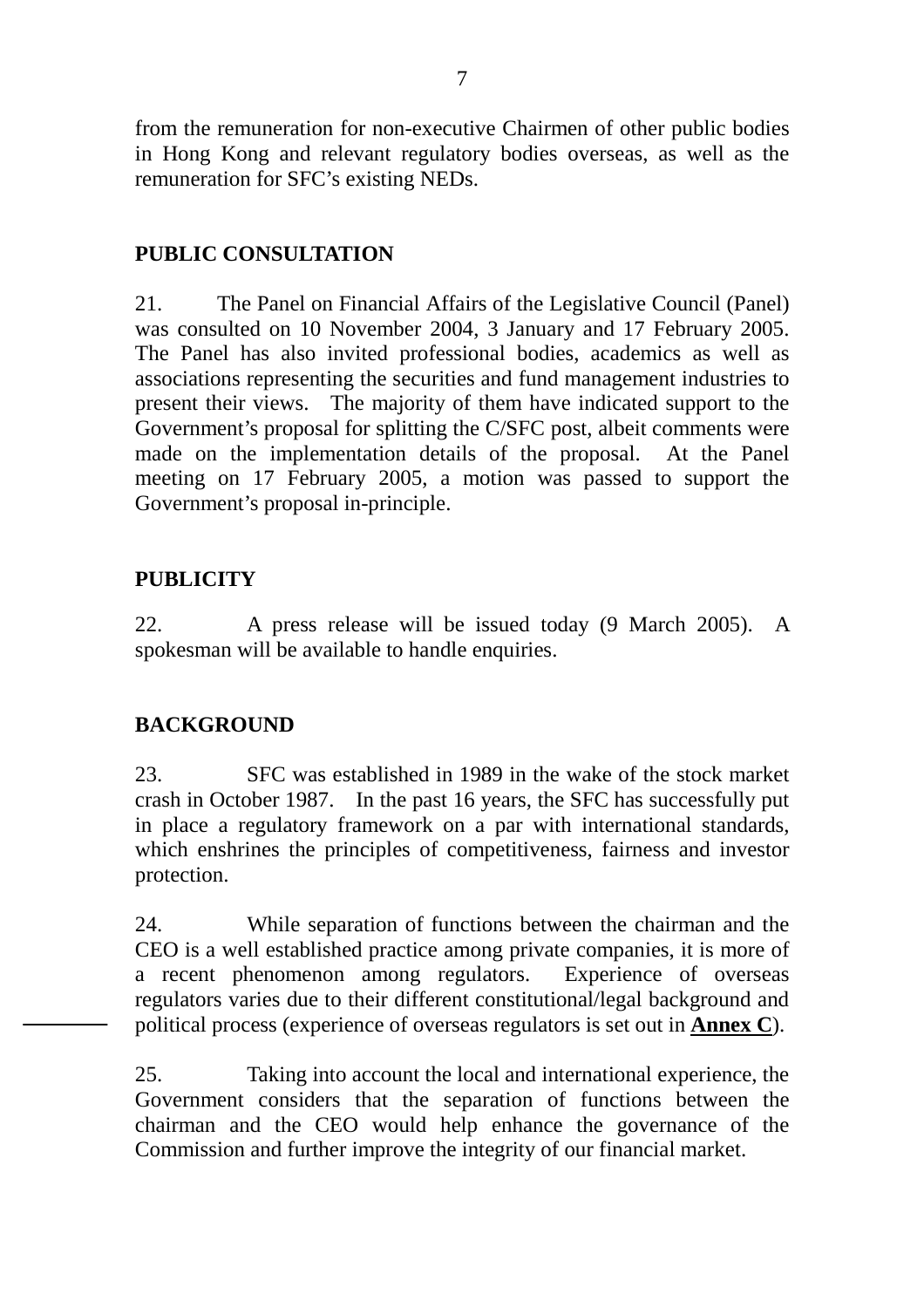### **ENQUIRIES**

26. Enquiries on this brief should be addressed to Miss Alice Cheung, Principal Assistant Secretary for Financial Services and the Treasury (telephone number: 2528 9161) or Miss Aubrey Fung, Assistant Secretary for Financial Services and the Treasury (telephone number: 2529 2379).

Financial Services Branch Financial Services and the Treasury Bureau 9 March 2005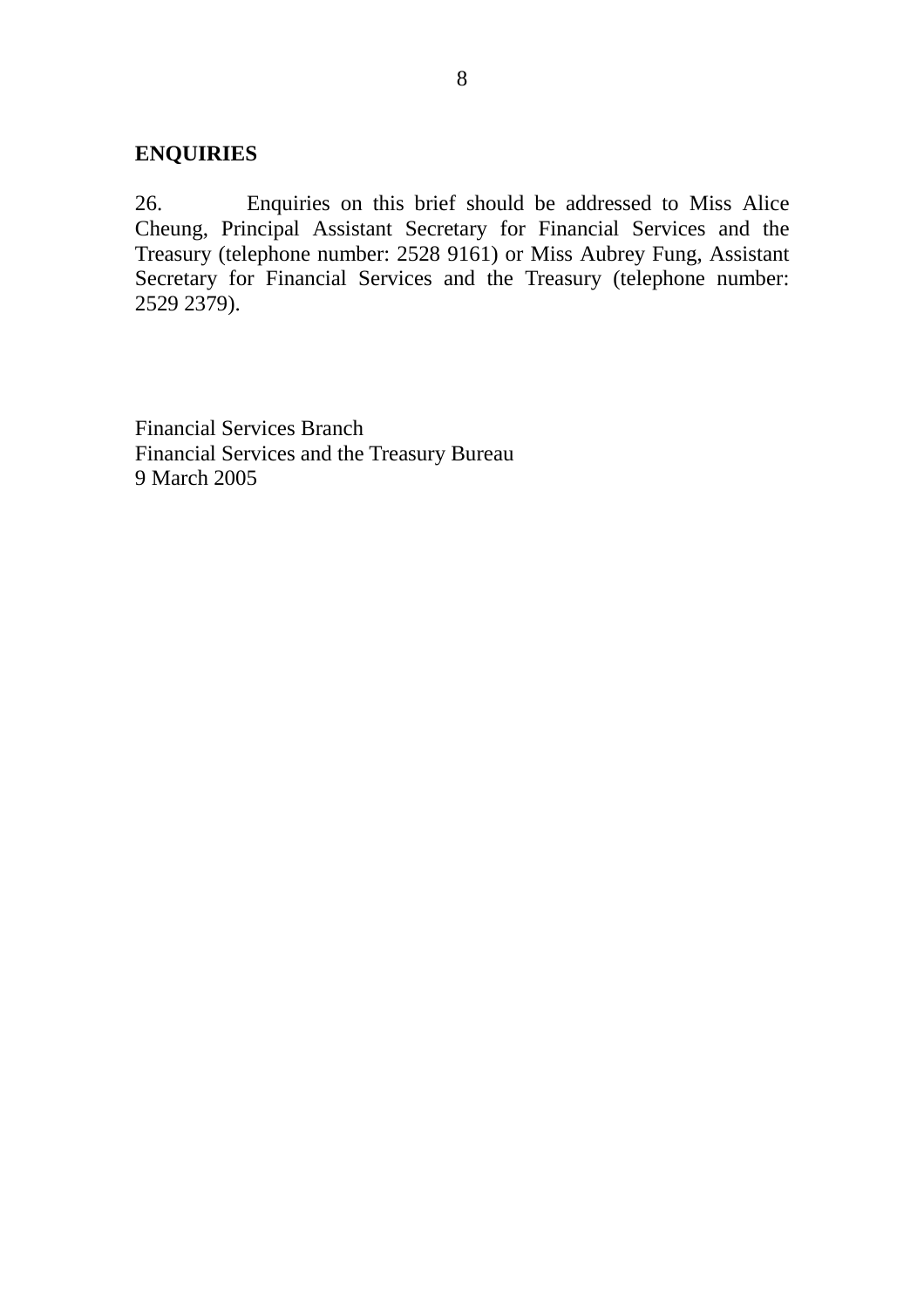To

Amend the Securities and Futures Ordinance –

- (a) so that the chairman of the Securities and Futures Commission is no longer to be regarded as an executive director of the Commission;
- (b) to provide that the number of non-executive directors of the Commission shall exceed the number of executive directors of the Commission;
- (c) so that a non-executive director of the Commission may also be appointed to be the deputy chairman of the Commission or be designated to act as chairman of the Commission;
- (d) to empower the Chief Executive to appoint the chief executive officer of the Commission;
- (e) to provide expressly that the chairman, deputy chairman and chief executive officer of the Commission shall have such functions as are assigned to them by the Commission; and
- (f) to provide for related matters.

Enacted by the Legislative Council.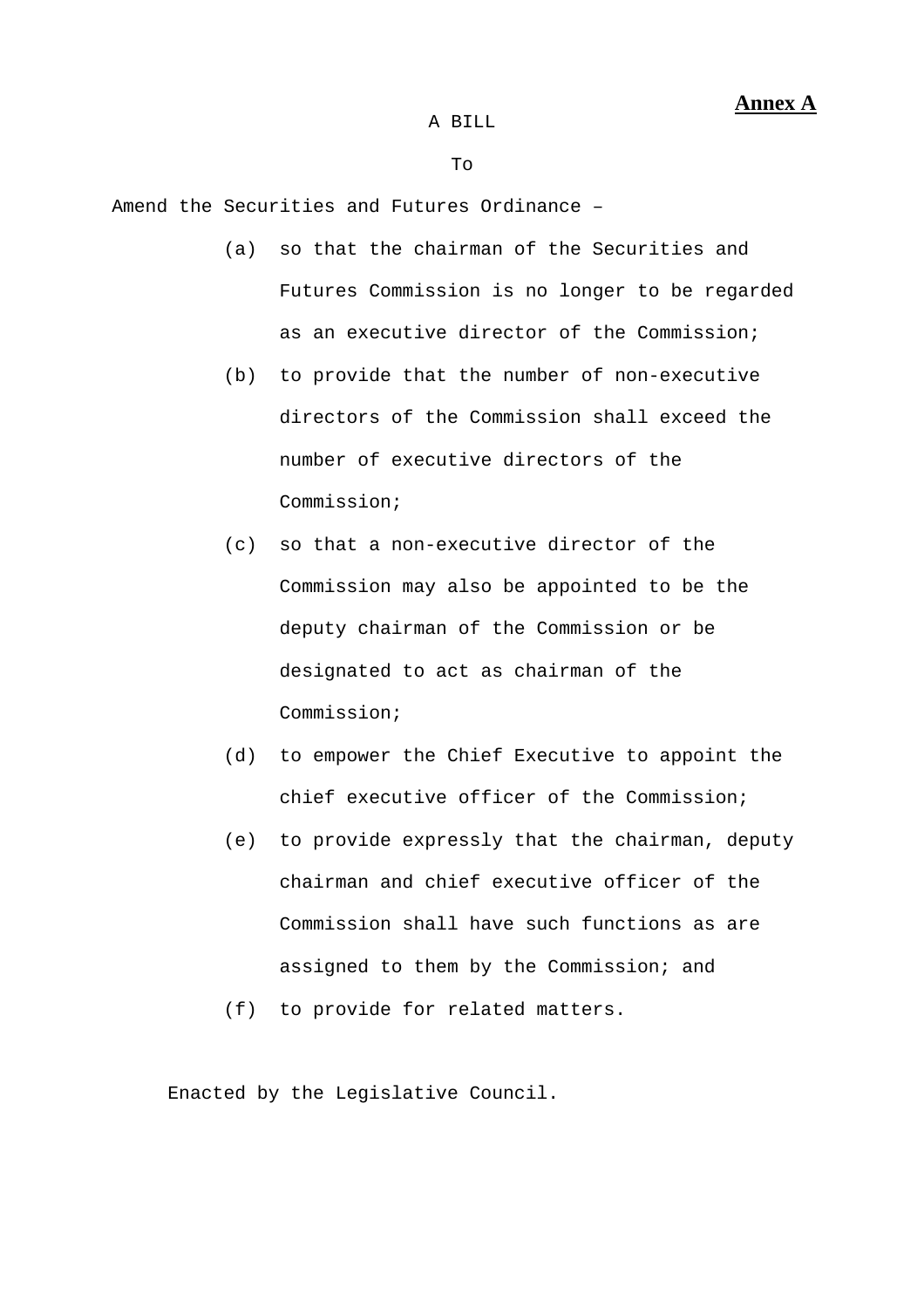#### **1. Short title**

 This Ordinance may be cited as the Securities and Futures (Amendment) Ordinance 2005.

### **2. Interpretation and general provisions**

 Section 1 of Part 1 of Schedule 1 to the Securities and Futures Ordinance (Cap. 571) is amended –

- (a) in the definition of "executive director", by repealing "the chairman of the Commission, or any other" and substituting "a";
- (b) in the definition of "member", by repealing everything after "means" and substituting "the chairman of the Commission, or any executive director or non-executive director of the Commission (whether or not acting as the chairman, deputy chairman or chief executive officer);".

#### **3. Securities and Futures Commission**

Part 1 of Schedule 2 is amended –

(a) by repealing section 1(b) and substituting –

 "(b) the number of non-executive directors of the Commission shall exceed the number of executive directors of the Commission.";

(b) by repealing section 2;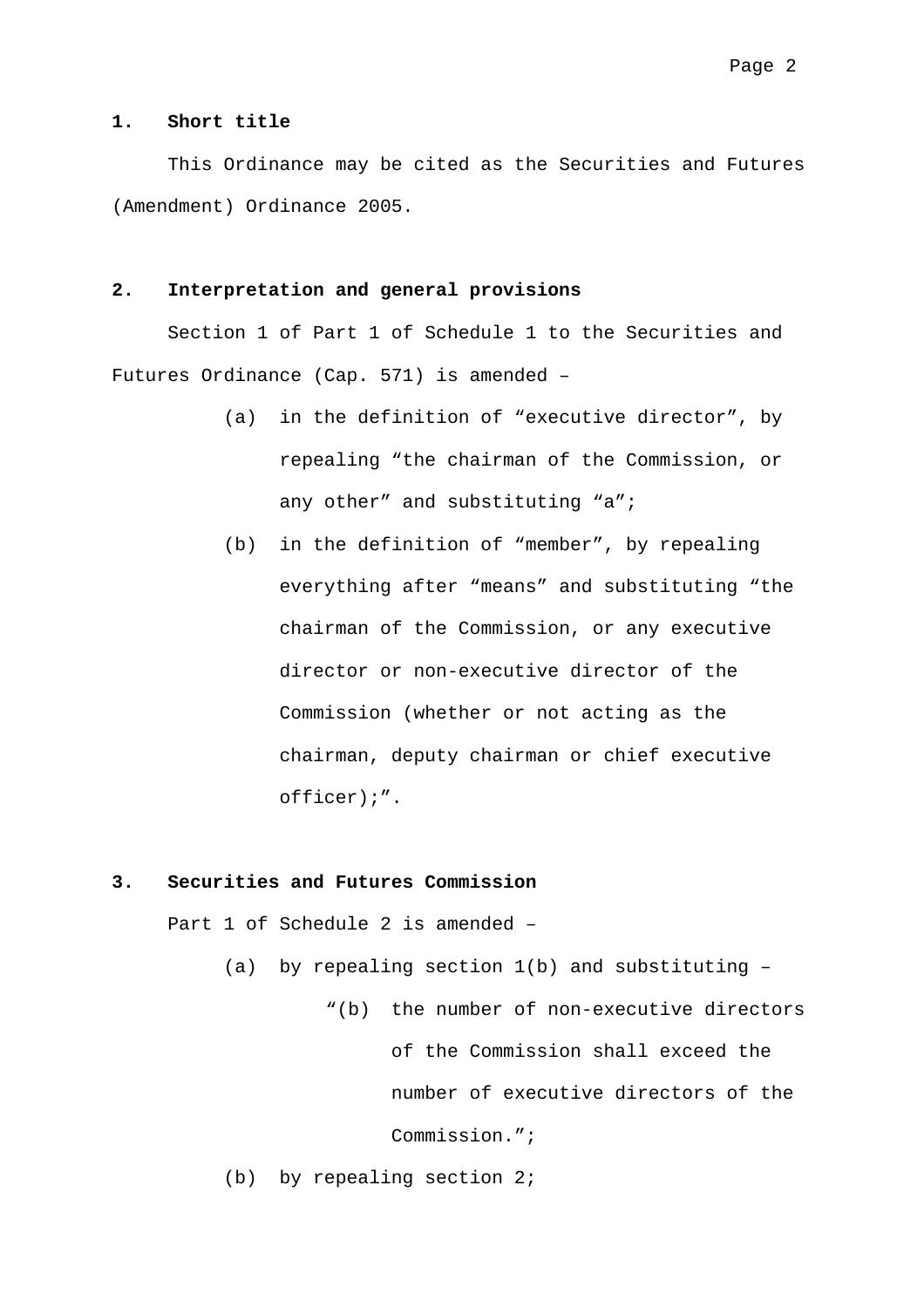- (c) in the heading immediately before section 4, by repealing "**vacancies in office of chairman or deputy chairman**" and substituting "**chief executive officer**";
- (d) in section 4, by adding "or non-executive director" after "director";
- (e) by adding -

"4A. The Chief Executive may appoint an executive director of the Commission to be the chief executive officer of the Commission.";

(f) by adding immediately before section 5 –

### "**Vacancies in office of chairman or deputy chairman**";

- (g) in section 6, by adding "or non-executive director" after "director";
- (h) in section 7, by adding "or non-executive director" after "director";
- (i) by repealing section 9 and substituting –

"9. A deputy chairman of the Commission who acts as chairman of the Commission under section 5, or an executive director or non-executive director of the Commission who acts as chairman of the Commission in accordance with a designation under section 6 or 7, shall be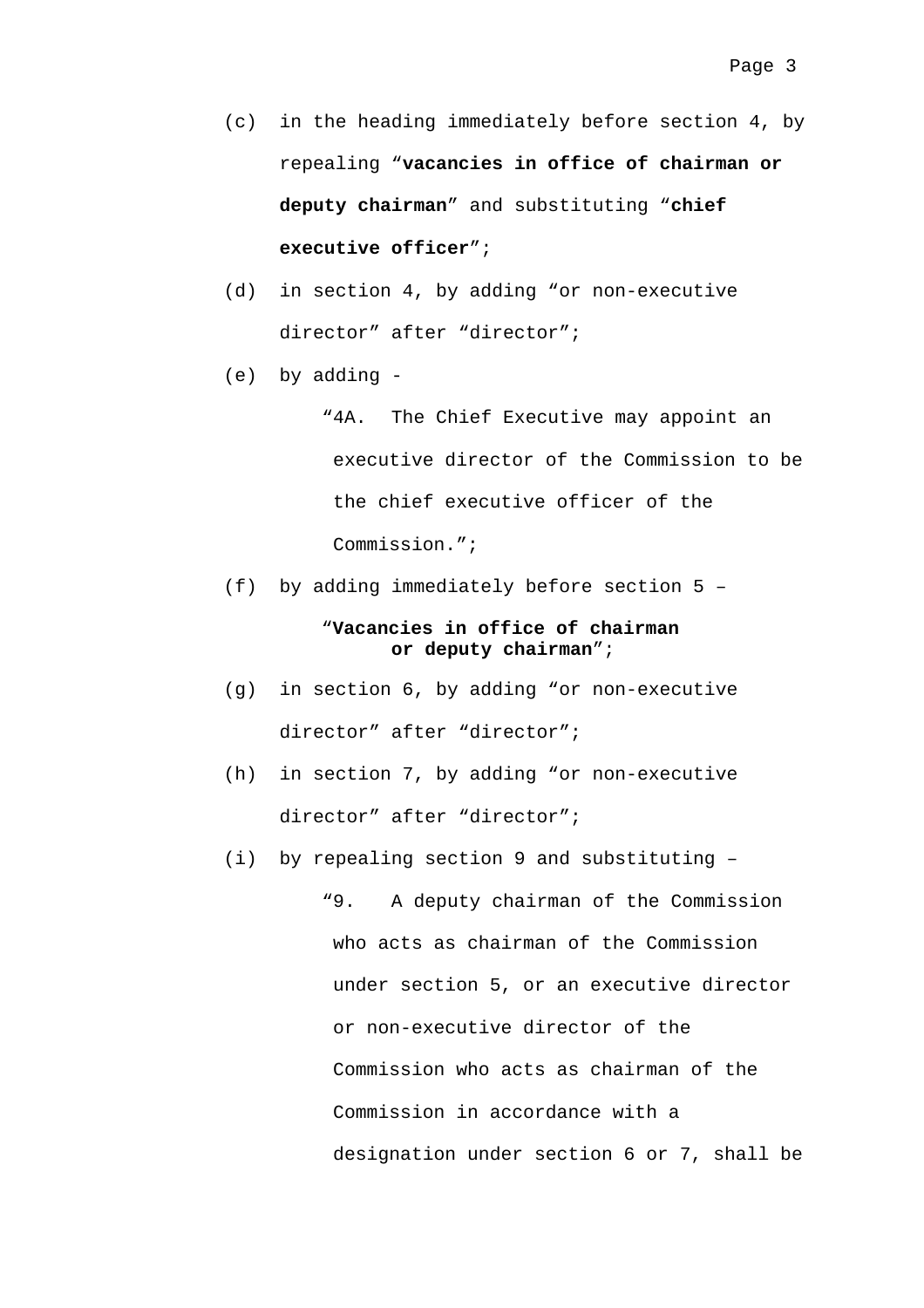deemed for all purposes to be the chairman of the Commission.";

- (j) in the heading immediately before section 10, by repealing "**Office**" and substituting "**Functions and office**";
- (k) by adding immediately before section 10 "9A. Subject to the other provisions of this Ordinance, the chairman, deputy chairman and chief executive officer of the Commission shall have such functions as are assigned to them by the Commission.";
- (l) in section 10, by adding ", chief executive officer" after "deputy chairman";
- (m) in section 11, by adding ", chief executive officer" after "deputy chairman";
- (n) in section 12, by adding ", chief executive officer" after "deputy chairman";
- (o) in section 13, by adding ", chief executive officer" after "deputy chairman";
- (p) in section 27(b), by repealing "other".

#### **Explanatory Memorandum**

 This Bill amends the Securities and Futures Ordinance (Cap. 571). The main purpose is to provide for the separation of the role of the chairman of the Securities and Futures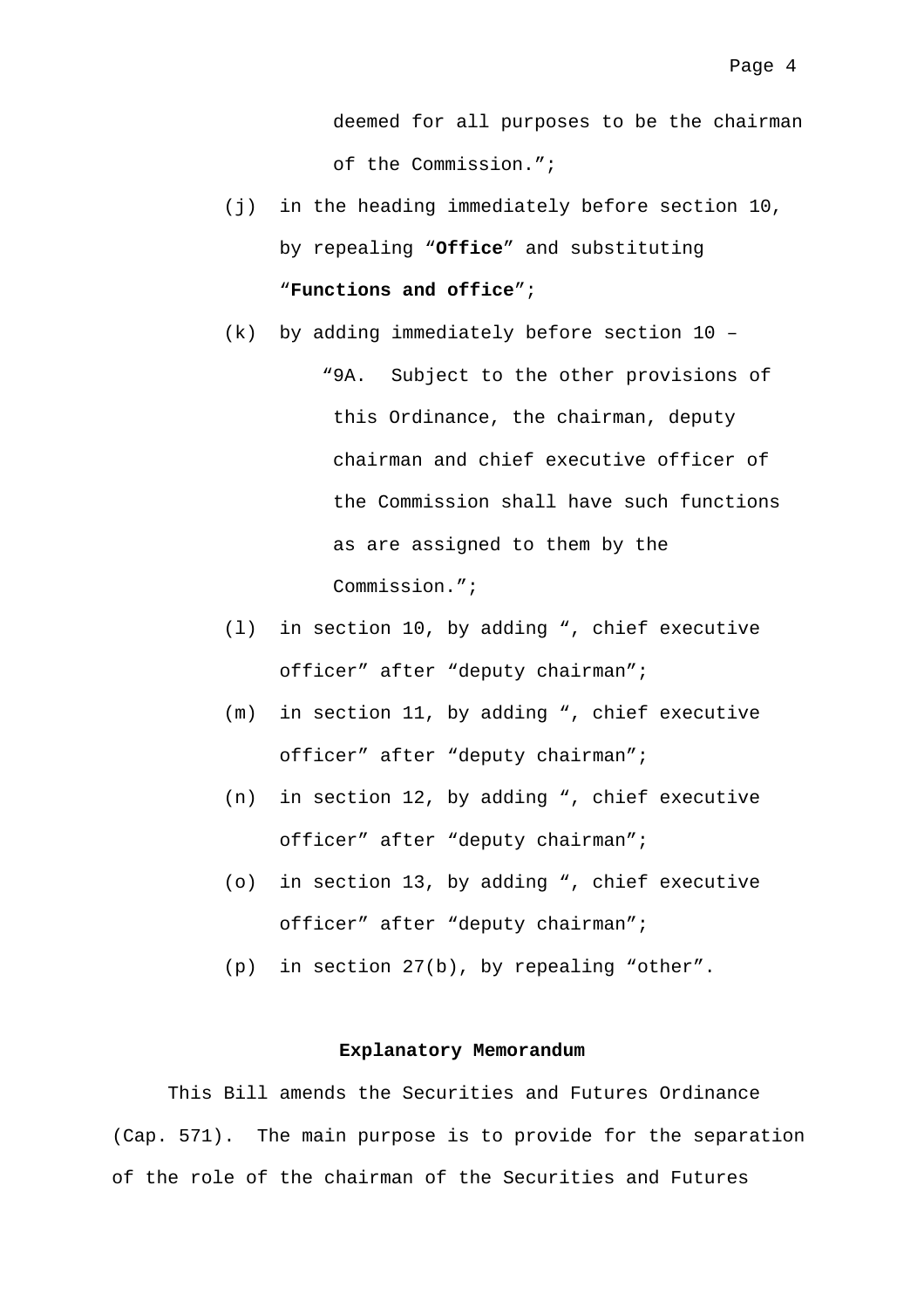Commission from that of the executive directors of the Commission.

2. Clause 2 amends the definitions of "executive director" and "member" in Schedule 1 to the Ordinance as the chairman of the Commission is no longer to be regarded as an executive director of the Commission.

3. Clause 3 amends Part 1 of Schedule 2 to the Ordinance, and the main amendments are explained below –

- (a) paragraph (a) replaces section 1(b) of that Part by a new provision, which provides that the number of non-executive directors of the Commission shall exceed the number of executive directors of the Commission;
- (b) paragraph (b) repeals section 2 of that Part so that the chairman of the Commission is no longer to be regarded as an executive director of the Commission;
- (c) paragraphs (d), (g) and (h) amend sections 4, 6 and 7 of that Part respectively so that a nonexecutive director of the Commission may also be appointed to be the deputy chairman of the Commission or be designated to act as chairman of the Commission; and paragraph (*i*) introduces a new section 9 to that Part to tally with the amendments made by those 3 paragraphs;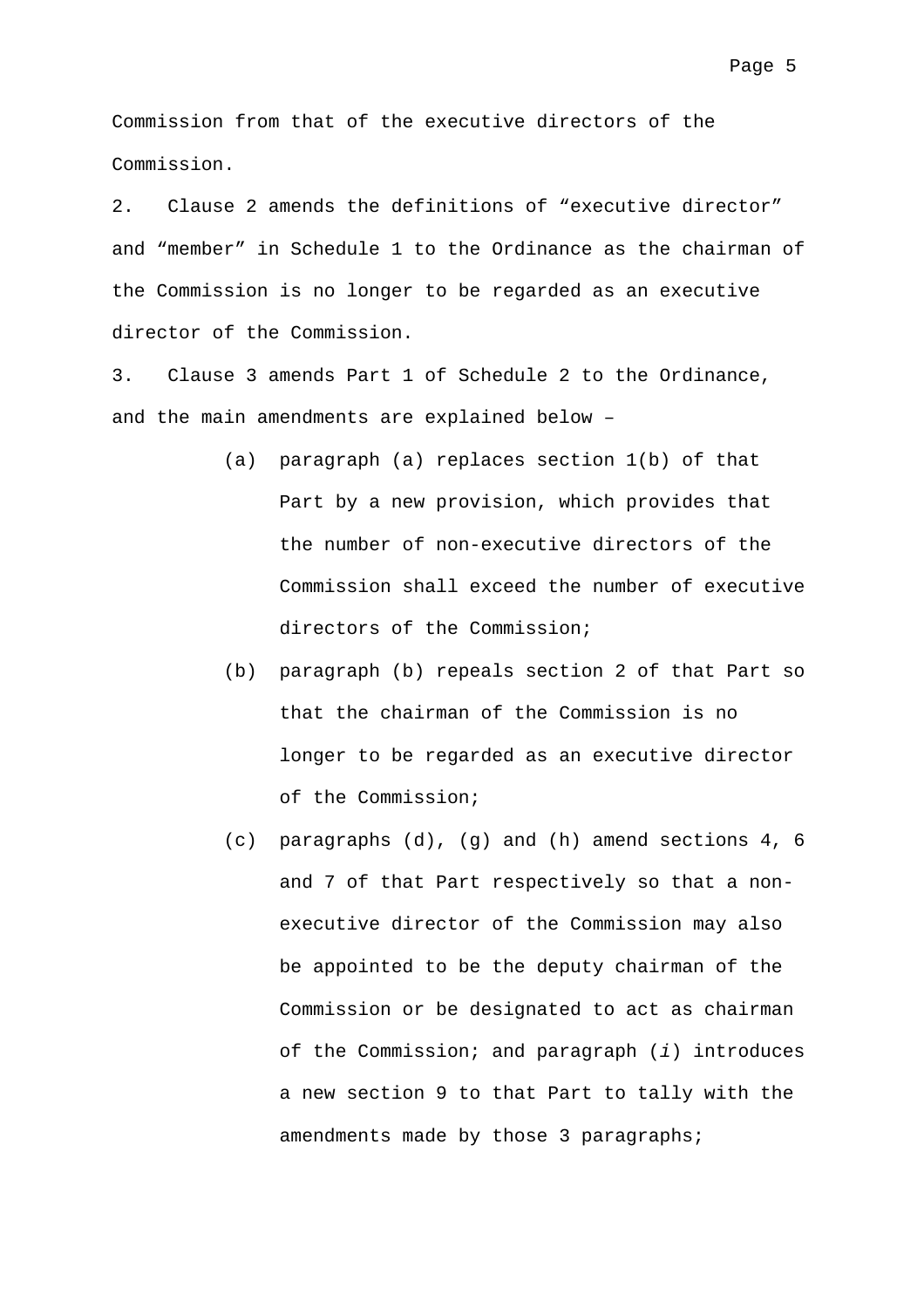- (d) paragraph (e) adds a new section 4A to that Part to empower the Chief Executive to appoint an executive director of the Commission to be the chief executive officer of the Commission;
- (e) paragraph (k) adds a new section 9A to that Part, which provides that the chairman, deputy chairman and chief executive officer of the Commission shall have such functions as are assigned to them by the Commission.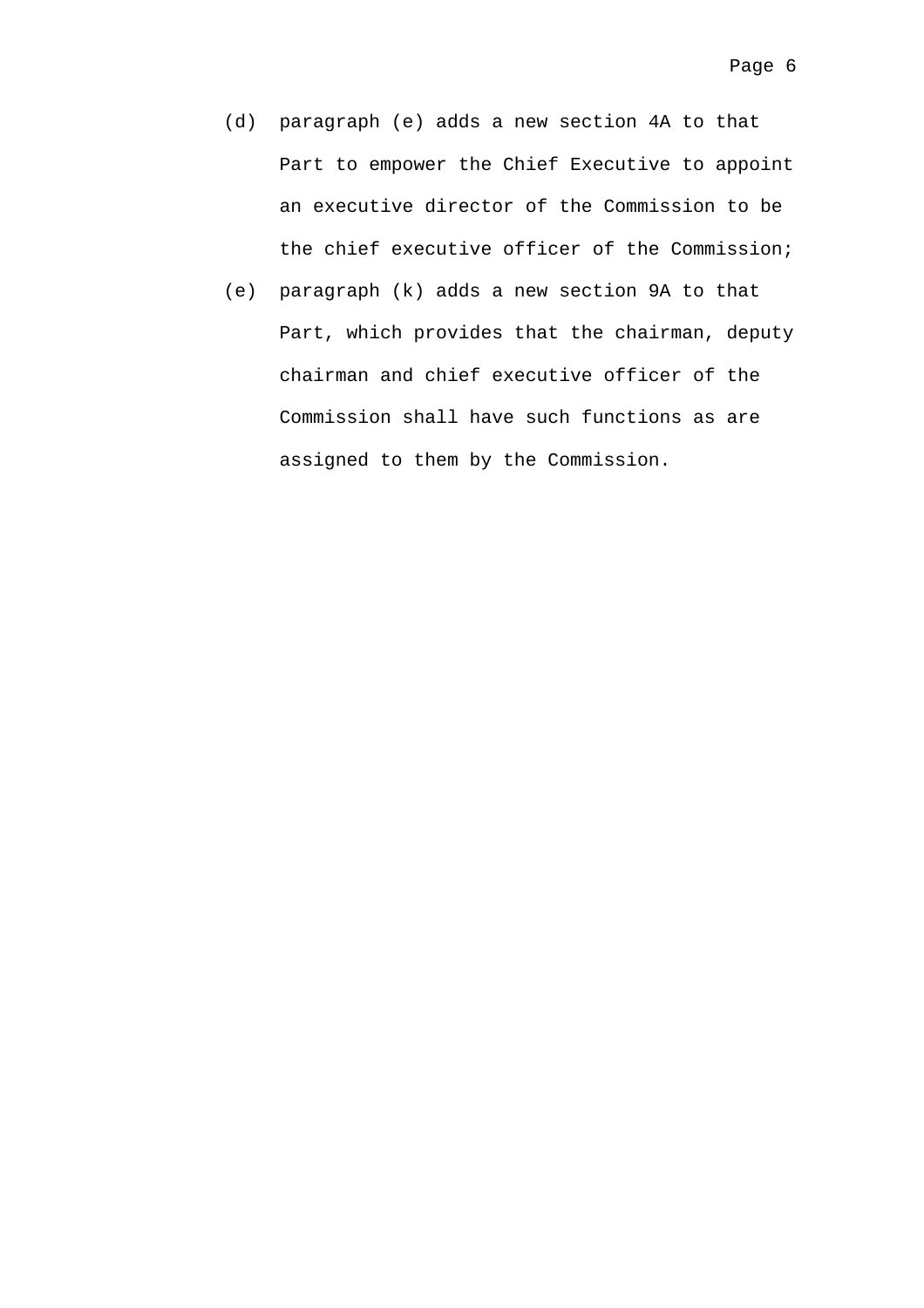### **Views of the SFC governing body**

The full views of SFC's governing body on the proposal to separate the roles and responsibilities of the chairman and CEO are attached at Enclosure I. A summary of SFC's views and the Government's response is set out below.

| SFC's governing body's views                                                                                                                                                                        | <b>Government's response</b>                                                                                                                                                                                        |  |
|-----------------------------------------------------------------------------------------------------------------------------------------------------------------------------------------------------|---------------------------------------------------------------------------------------------------------------------------------------------------------------------------------------------------------------------|--|
| Agree with the splitting of the<br>functions of C/SFC and CEO, as it<br>consistent with corporate<br>was<br>governance principles.                                                                  | Note that members support the<br>proposed split.                                                                                                                                                                    |  |
| The Government has not made clear<br>why it was proposed to make this<br>legislative change with<br>tight<br>timetable.                                                                             | The Government has considered the<br>present proposal carefully, taking<br>into account good governance<br>practice.                                                                                                |  |
| The proposal should not be<br><sub>a</sub><br>reflection of the existing governance<br>of the Commission.                                                                                           | The objective is to further enhance<br>the internal governance structure of<br>the Commission.                                                                                                                      |  |
| How actual functions of the<br>Commission should be split between<br>the chairman and CEO.                                                                                                          | The division would be along those<br>set out in paragraphs $5 - 7$ of this<br>paper. Detailed division would be<br>deliberated and refined by the<br>Commission.                                                    |  |
| Part-time or full-time.                                                                                                                                                                             | A "non-executive" chairman is not<br>the same as a "part-time" chairman.<br>He should spend as much time as<br>needed to fulfil the role<br>and<br>responsibilities set out in paragraphs<br>$5 - 6$ of this paper. |  |
| It might not be easy to find a<br>suitable<br>candidate<br>who<br>had<br>absolutely no real or perceived<br>conflicts of interest if the C/SFC, as<br>a regulator, were to hold other<br>positions. | We agree it is important for C/SFC<br>to maintain its independence from<br>the Government and other interests.<br>There are also safeguards in the<br>SFO dealing with the conflicts of<br>interest issue.          |  |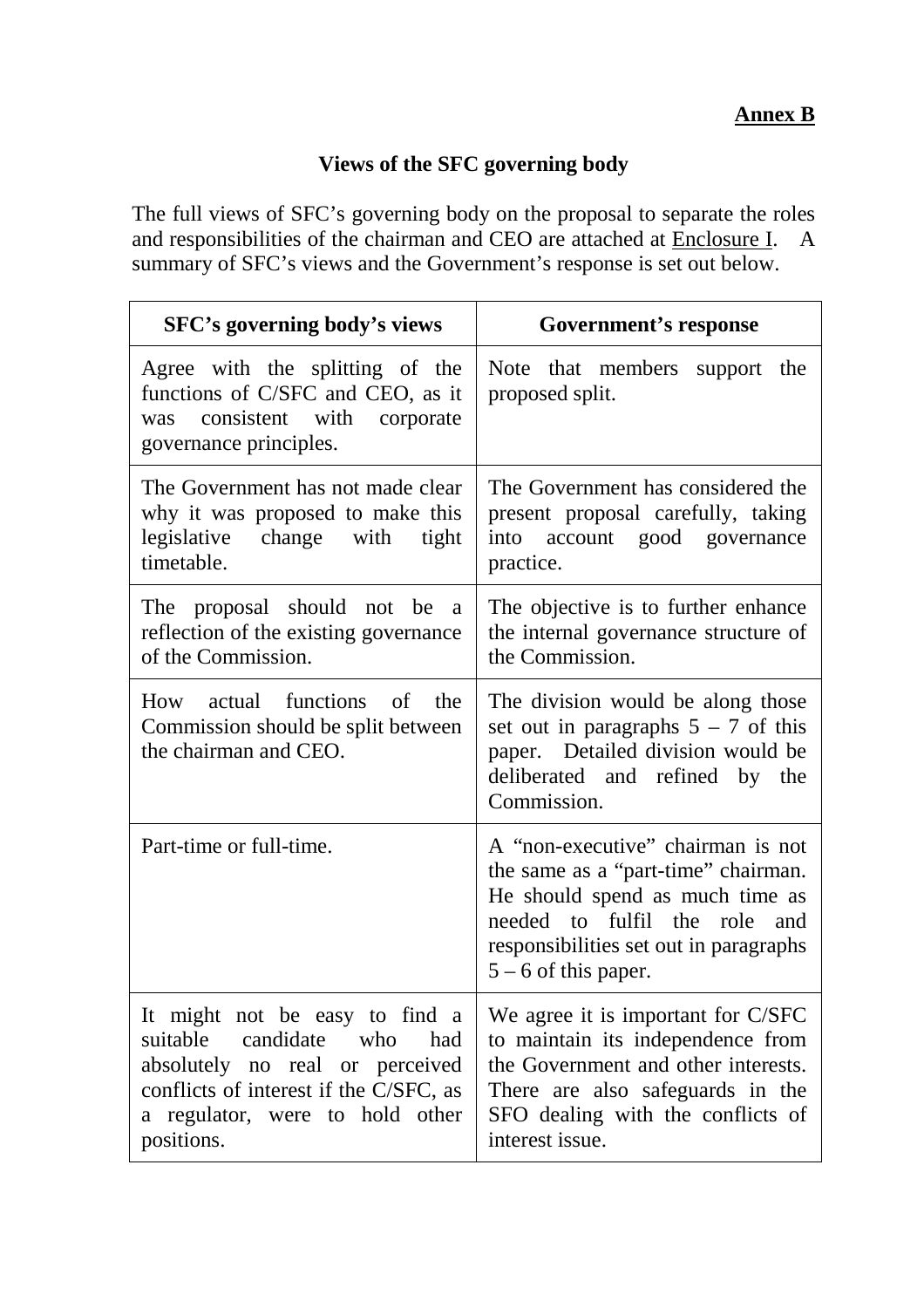| Executive or non-executive.                                                                                                                                                                                       | Please refer to paragraph 9 of this<br>paper.                                                                                                                                                                                                                                                       |
|-------------------------------------------------------------------------------------------------------------------------------------------------------------------------------------------------------------------|-----------------------------------------------------------------------------------------------------------------------------------------------------------------------------------------------------------------------------------------------------------------------------------------------------|
| U.K. model of having the most<br>senior NED as deputy chairman in<br>charge of a non-executive<br>committee could be considered.                                                                                  | We would propose consequential<br>amendment enabling a SFC NED<br>may also be appointed as the deputy<br>chairman of the Commission. The<br>Government would evaluate the<br>operation of the Commission after<br>the proposed split has been put in<br>place, before proposing further<br>changes. |
| There would be a larger pool of<br>candidates to choose from if C/SFC<br>hold a non-executive<br>were to<br>position.                                                                                             | Agree, provided that<br>the<br>independence of C/SFC is<br>not<br>compromised.                                                                                                                                                                                                                      |
| Although not discussed at<br>the<br>Board, it was noted that the FSA<br>experience of having a chairman<br>and CEO increased the costs by at<br>least one additional fully paid<br>director.                      | Please refer to paragraph 20 of this<br>paper.                                                                                                                                                                                                                                                      |
| Davidson Report concluded that<br>part-time members of the former<br><b>Securities</b><br>Commission<br>and<br><b>Commodities Trading Commission</b><br>could not function other than in an<br>advisory capacity. | Davidson Report pointed out the<br>problem with part-time bodies.<br>present proposal<br>The<br>was<br>formulated based on the prevalent<br>good governance practices locally<br>and internationally.                                                                                               |

Note: The Commission was also consulted on the merits in establishing an internal governance committee comprising C/SFC, all NEDs and the CEO for overseeing the governance of the Commission. The Government would continue to discuss with the Commission on the idea to see whether it is worth pursuing.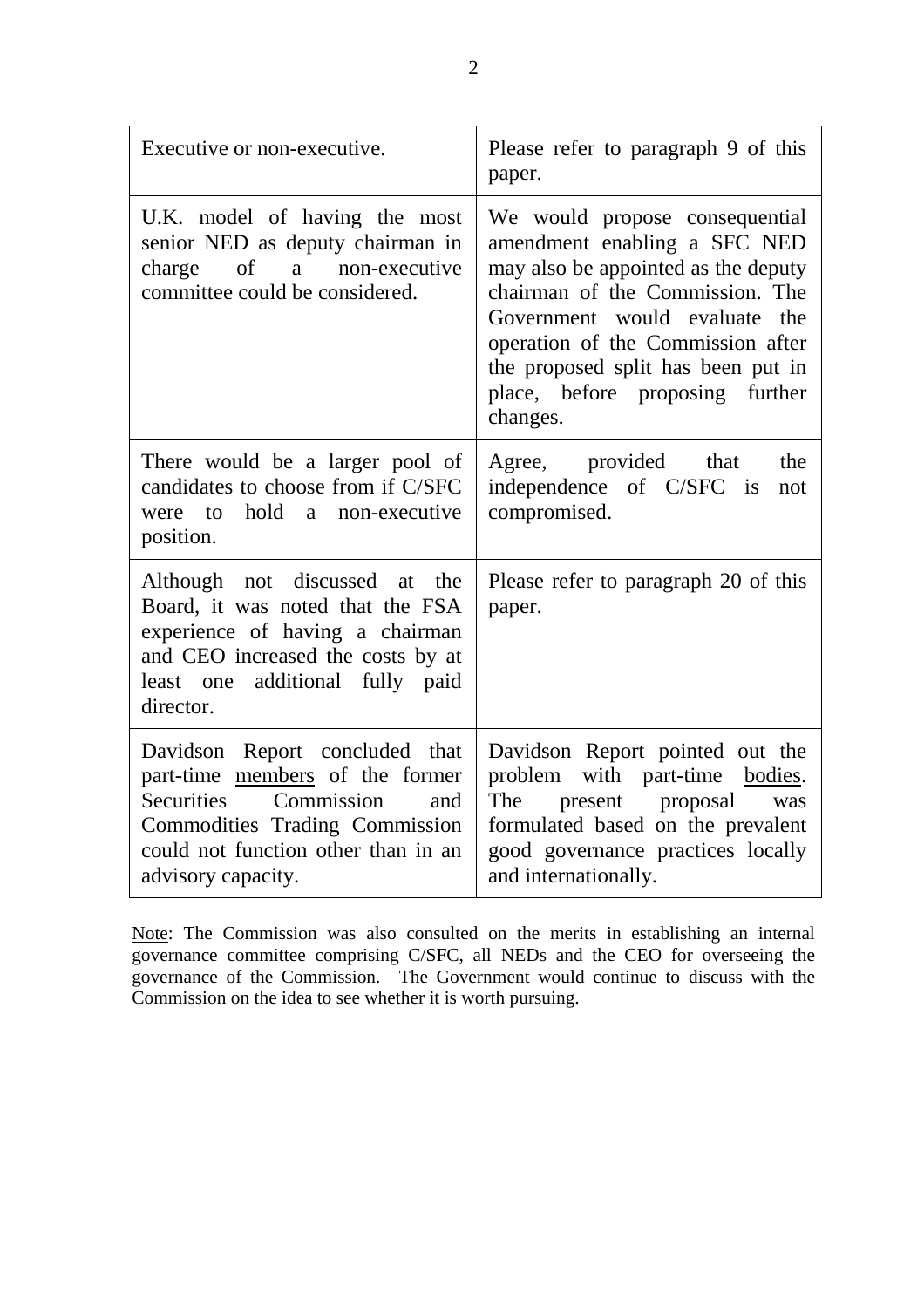# Enclosure I to Annex B



SECURITIES AND FUTURES COMMISSION 證券及期貨事務監察委員會 8th Floor, Chater House, 8 Connaught Road Central, Hong Kong

香港中環干諾道中八號遮打大廈八樓

Peter Au-Yang 歐陽長恩 Executive Director and Chief Operating Officer 執行董事及營運總裁

26 October 2004

Mr. Kevin Ho, JP Permanent Secretary for Financial Services and the Treasury (Financial Services) 18<sup>th</sup> Floor, Admiralty Centre Tower I 18 Harcourt Road Hong Kong

Dear Kevin,

### Proposals to further enhance the governance of the SFC

Your letter of 18 September 2004 asked for views from the Commission on the above. A Commission meeting was held on 18 October 2004, at which the full board (except one absent member) deliberated on the Administration's proposals to:

- separate the duties and functions of the Chairman of the SFC (C/SFC) from the  $\left( i\right)$ executive by creating a new post of Chief Executive Officer (CEO); and
- $(ii)$ create a new Committee on Governance comprising C/SFC, all Non-Executive Directors and the CEO for overseeing the governance of the Commission.

There were two aspects of the proposals that members of the Commission were unanimous about:-

- First, the splitting of the functions of the C/SFC and the CEO was agreed in principle. as it was consistent with corporate governance principles. There were however differing views on whether the Chairman should be full-time and executive.
- Second, as the Administration has not made clear why it was proposed to make this legislative change with this tight timetable, members felt that it was important that the ensuing debate and handling of this proposal, which will be led by the Administration, should not end up undermining the reputation or authority of the Commission. Any proposal should not be a reflection of the existing governance of the Commission. which has been working well and is transparent and well respected by the market, both domestically and internationally.

Tel: (852) 2840 9217 Fax: (852) 2293 4089 E-mail: peterauyang@hksfc.org.hk Website: http://www.hksfc.org.hk



برتونه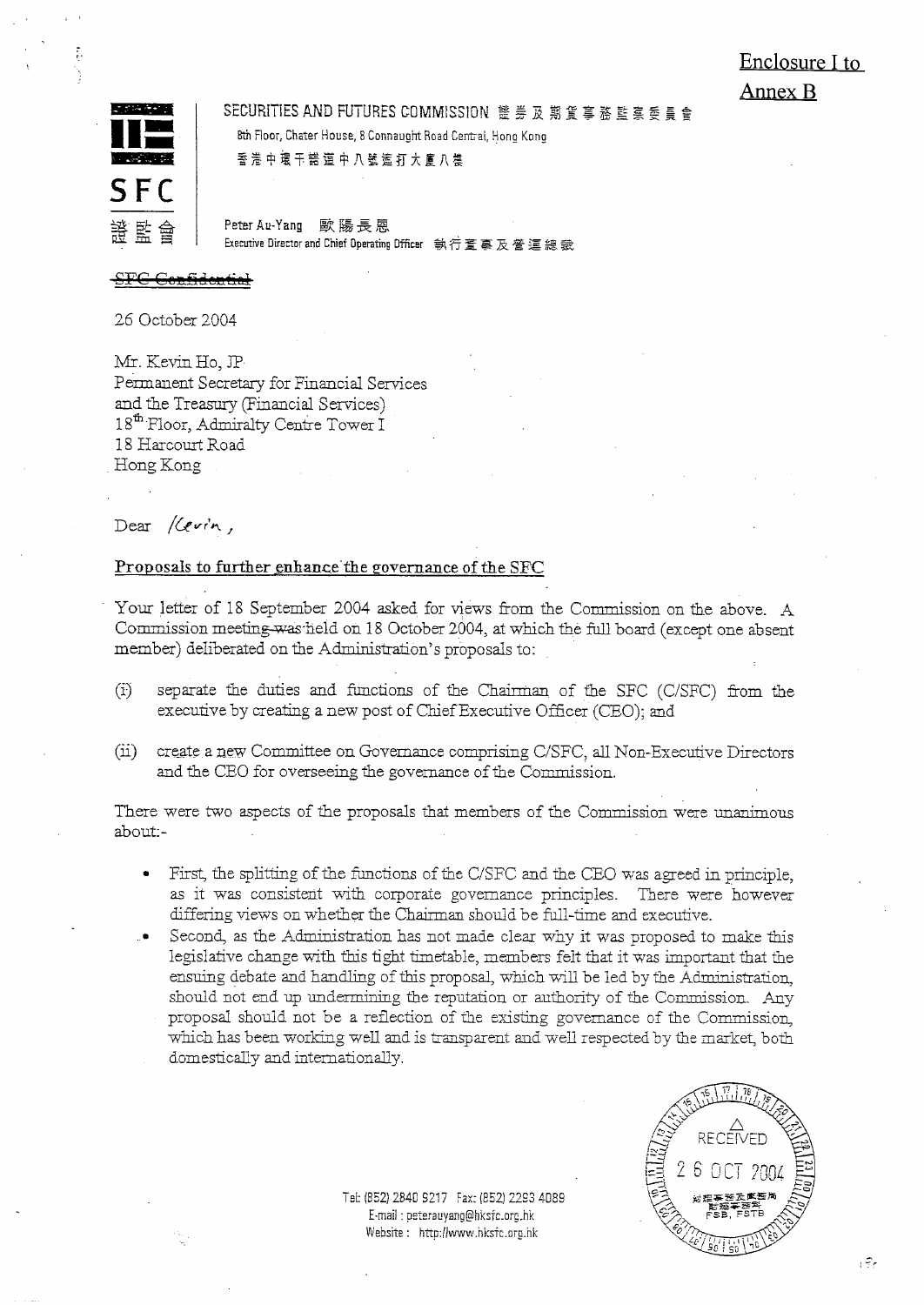

There were different views on various issues on the proposals of the Administration, and I summarise below the members' views and the issues raised in the Commission discussion paper under the following headings.

### The need for a change now

We note that the Administration plans to present to the Legislative Council the draft Bill (with the proposed necessary amendments to the SFO to allow for the split of the functions between the C/SFC and the CEO) before the end of the year. A Financial Affairs Panel session has also been fixed for 10 November 2004 in order to discuss this. It therefore appears that the Administration has a very tight timetable to work on.

Some members questioned why a change needed to be brought about in a short timeframe, given that the existing governance structure of the Commission had been working well. If the answer was to impose more checks and balances on the Commission, we needed to know what was wrong with the current structure of the Board and the way the Chairman interacted with the Board. It was noted that the Commission was already subject to lots of checks and balances. It would be important for the public to know what objectives we were trying to achieve with the proposed changes.

Other members also recognized that the current governance structure of the Commission was working well, and any change to that structure would be for the future. It was pointed out that the split would be to align the Commission with almost all other public bodies in Hong Kong, which split the functions between a non-executive chairman and a CEO. Any change was not a reflection of the existing governance structure of the Commission.

### Practical considerations for a split

Whilst almost all members agreed that the concept of a split was non-controversial, the real practical issue was how the actual functions of the Commission should be split between the C/SFC and the CEO. For profit making bodies, the concept of a split between the Chairman and the CEO is that the interests of the shareholders (the Government in the case of public enterprises) and the management may not be aligned. In the case of a statutory regulator, the public interest objectives are clearly set out in the legislation and there should be no difference in interests between the Chairman and the CEO<sub>2</sub> since both are accountable for the public interest. However, a split in role would raise the issue as to who is the public face of the statutory regulator.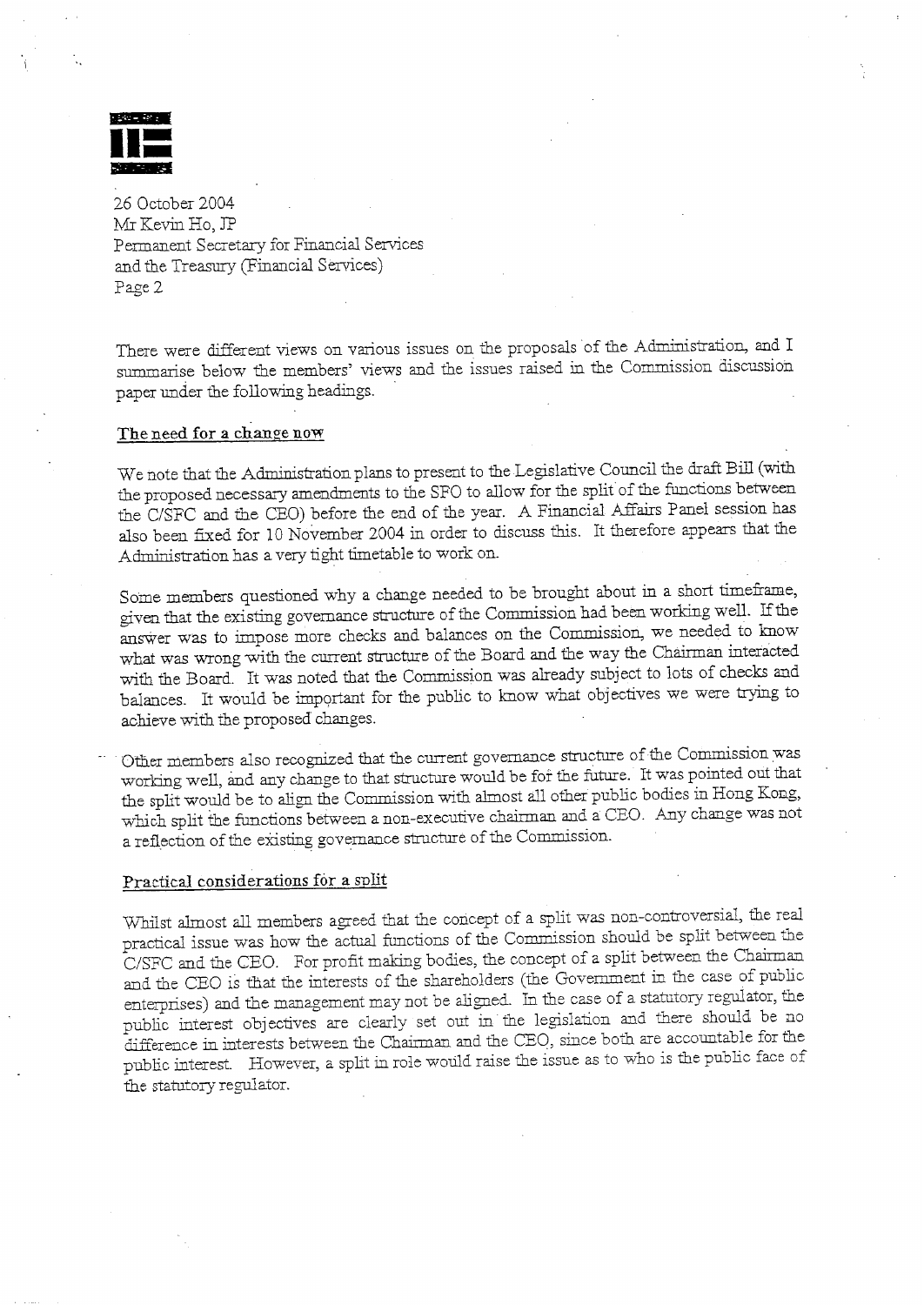

#### Part-time or full-time

A majority of the members doubted that the Chairman of a regulatory body like the Commission could be part-time, given the complexity and range of the policy and regulatory issues. It was considered that if the C/SFC were made a part-time position, we would be sending a wrong message to the market and this would adversely affect the image of the Commission both domestically and internationally. It was also noted that the UK FSA experience was quite young and we were not sure if it was a successful model. Although the FSA Chairman was not called executive Chairman, he received a substantial pay and had to spend most of his time answering to the British Parliament, representing the FSA in various meetings and being the public face of the FSA both domestically and internationally. It was de facto a full time job for the FSA Chairman.

In terms of accountability, public image and perception, the C/SFC would still be the public face of the Commission and would be accountable for the Commission's policy and management issues. This would call for the full-time attention of the C/SFC.

Two members considered that it would be feasible, and desirable, to have a part-time C/SFC who would not be concerned with the day-to-day management of the Commission, and who may hold other positions which had no conflict with his/her role as the C/SFC. It was noted that part-time Chairmen seemed to be working well in other public bodies in Hong Kong, e.g. the KCRC, MTRC and the HKEx. The members took the view that if the position of C/SFC were made part-time, there would be a larger pool of talent to draw from. On the other hand, the demand for a full-time C/SFC would limit the pool and it would be more difficult to find a suitable candidate. It was therefore important to have the flexibility of having a part-time C/SFC in order to find the right person to be the C/SFC.

Other members, on the other hand, took the view that it might not be easy to find a suitable candidate who had absolutely no real or perceived conflicts of interest if the C/SFC, as a regulator, were to hold other positions. It was noted that, in the case of HKEx, its Chairman has minimum involvement in the HKEx's regulatory functions.

#### Executive or non-executive

We have seen a draft Bill on the proposed changes to the SFO. As explained in your covering letter dated 13 October 2004, the draft Bill has not specified that the C/SFC has to be a nonexecutive director. The issue of whether the C/SFC is intended to be an executive or nonexecutive director has several practical implications. First of all, as stated in our earlier letter, the law makes no distinction between the legal responsibilities and liabilities owed between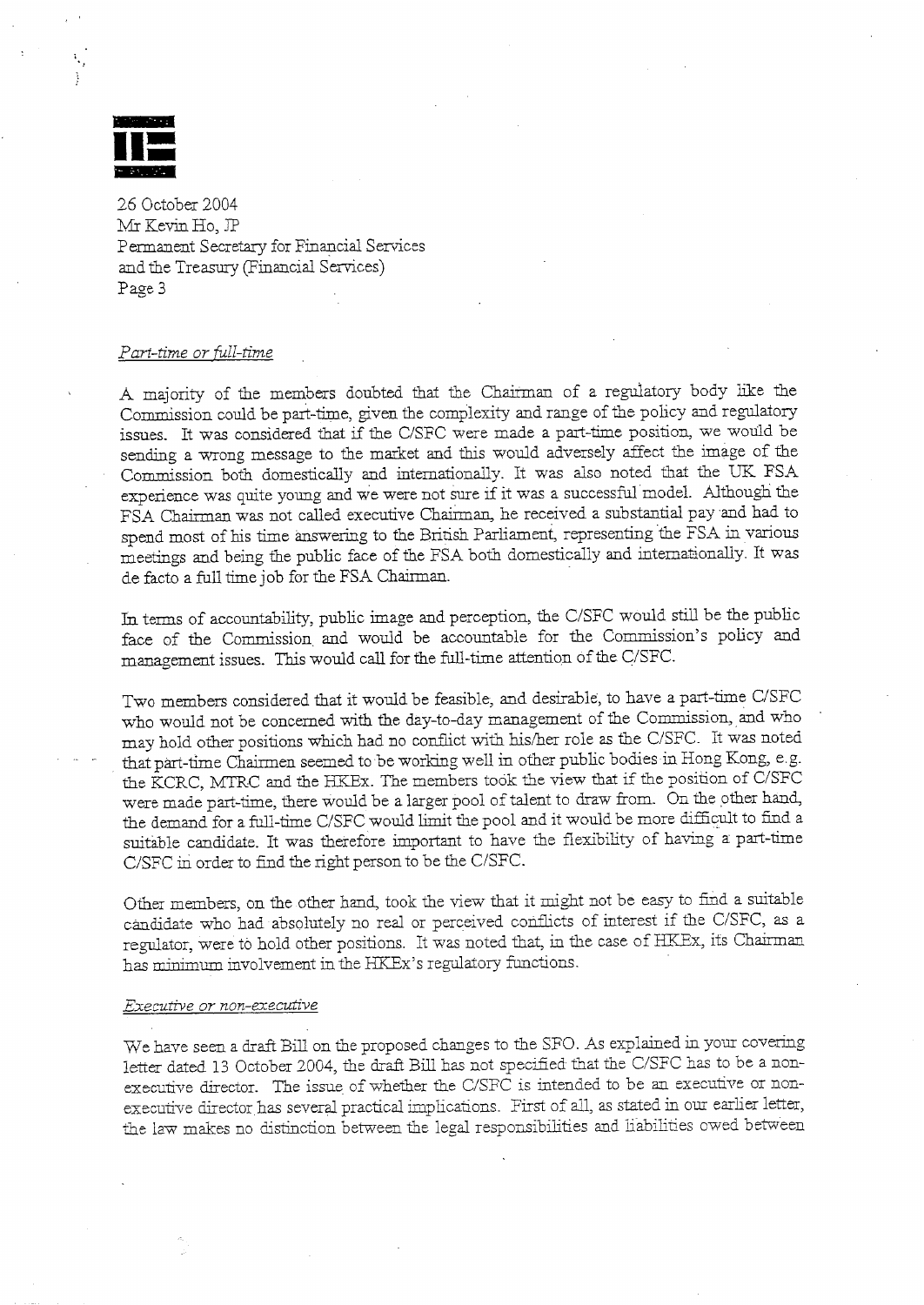

executive and non-executive directors. Currently, the SFO provides that non-executive directors should outnumber the executive directors, and the non-executive directors chair the Remuneration, Audit and Budget Committees.

It was noted by members that although the FSA Chairman had no executive responsibility for the day-to-day running of the FSA, he was "executive" in the sense that he was substantially remunerated and spent effectively full time as the public face of the FSA. Also, the FSA Chairman had a list of defined duties and was tantamount to a full-time executive.

It was also noted that the major overseas regulators like the Australian ASIC, US SEC and China Securities Regulatory Commission (CSRC) all had executive Chairmen. By having an executive Chairman, SFC could be represented at the IOSCO Technical Committee with other executive Chairmen as equals.

Some members considered that the FSA model of having the most senior non-executive director as Deputy Chairman in charge of a non-executive committee could be considered.

The other side of the argument was that there would be a larger pool of candidates to choose from if the C/SFC were to hold a non-executive position.

#### The need for a governance committee

Whilst recognizing that the existing checks and balances of the Commission had worked well, some members considered that it would be a good idea to have a special committee to discuss governance issues of the Commission. With all non-executive directors and only one executive being the CEO on the committee, it was believed that the committee would be much more open to new ideas and changes.

It was noted that the Administration had drawn reference to the non-executive committee (NedCo) of the FSA, and proposed that the governance committee be non-statutory in Hong Kong. The FSA NedCo's statutory functions are as follows:-

- "keeping under review whether the FSA is using its resources efficiently and economically;
- keeping under review whether the FSA's internal financial controls secure the proper conduct of its financial affairs;
- determining the remuneration of the Chairman and other executive directors; and
- . making a report each year, for inclusion in the FSA's Annual Report to the Treasury, on the discharge of the functions listed above."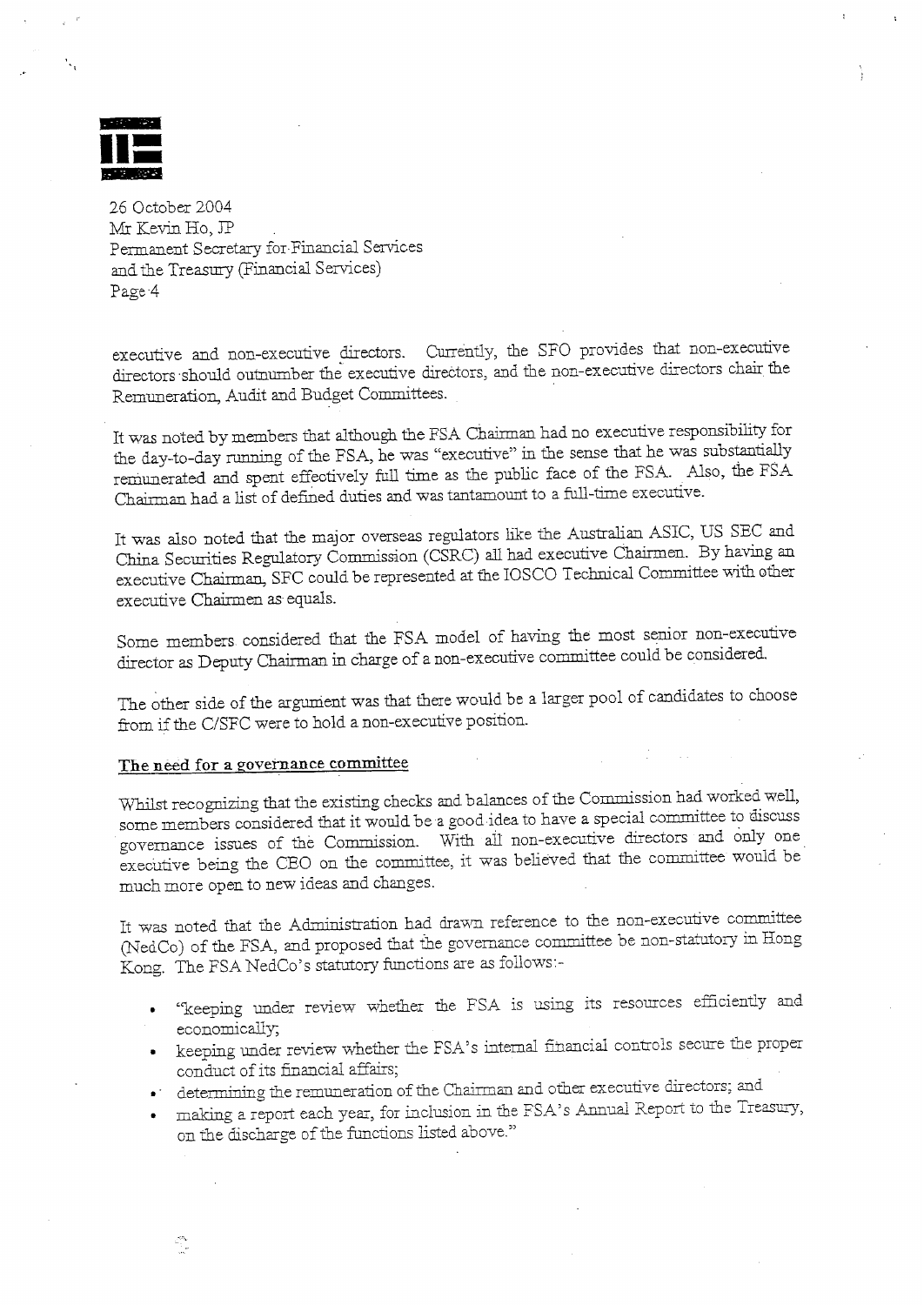

In the Commission, these functions are all made by the existing Remuneration, Budget and Audit Committees, which are chaired by non-executive directors and comprise solely nonexecutive directors (except for the Budget Committee). The C/SFC attends these meetings by invitation. The annual report is made by the unitary board. Consequently, some members expressed that it was not clear what the justification for establishing a governance committee was, what governance issues were to be looked at by such a committee, how it was going to relate to the Board and how it was going to fit into the existing structure of checks and balances (e.g. the PRP). If the governance committee were to oversee good corporate practices, there would be conflicts to include the CEO in the committee given his role of managing the day-to-day operations of the Commission. Most members felt that there was insufficient information at this stage for them to deliberate on the current proposal and would wish the Administration to clarify further.

#### **Financial Implications**

Although this was not discussed at the Board, it should be noted that the FSA experience of having a Chairman and a CEO increased the costs by at least one additional fully paid director.

#### **Concluding Remarks**

As you can see from the above discussion, based upon the recommendations of best practice in corporate governance of public bodies, members had no problem with splitting the job between a Chairman and a CEO. However, it would be important to point out that in practice, a fundamental difference between the SFC and other public bodies is that the institution is essentially a regulator, with considerable responsibilities that involved daily market movements, incidents and complex regulatory issues. It was this complexity and rapid market changes that caused the Davison Report of 1989, which recommended the establishment of the SFC, and to conclude that part-time members of the former Securities Commission and Commodities Trading Commission could not function other than in an advisory capacity.

The Commission appreciates that it is the prerogative of the Administration to make a policy choice on how the governance of the Commission should be framed. The Commission is of the view that any change or handling of that change should not undermine the reputation or the authority of the Commission domestically and internationally, which could affect Hong Kong's standing as an international financial center.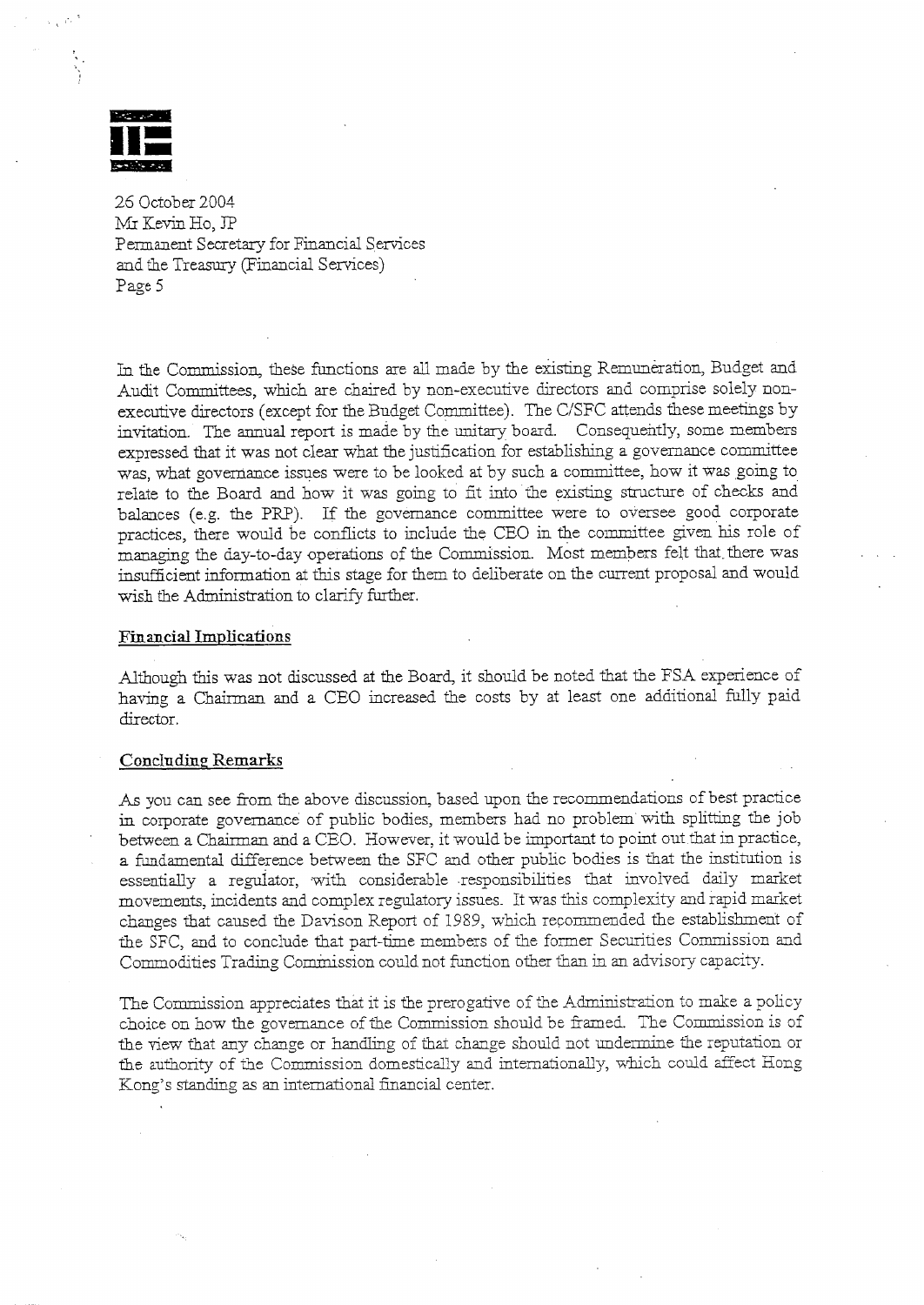

The purpose of this letter is simply to set out the members' views, based on their current and international experience, for the Administration's careful consideration of this important issue.

We would be happy to answer any further questions you may have on the subject.

Yours sincerely,

Peter Au-Yang

cc. AA/FS AA/SFST C/SFC

PAYnc/041.220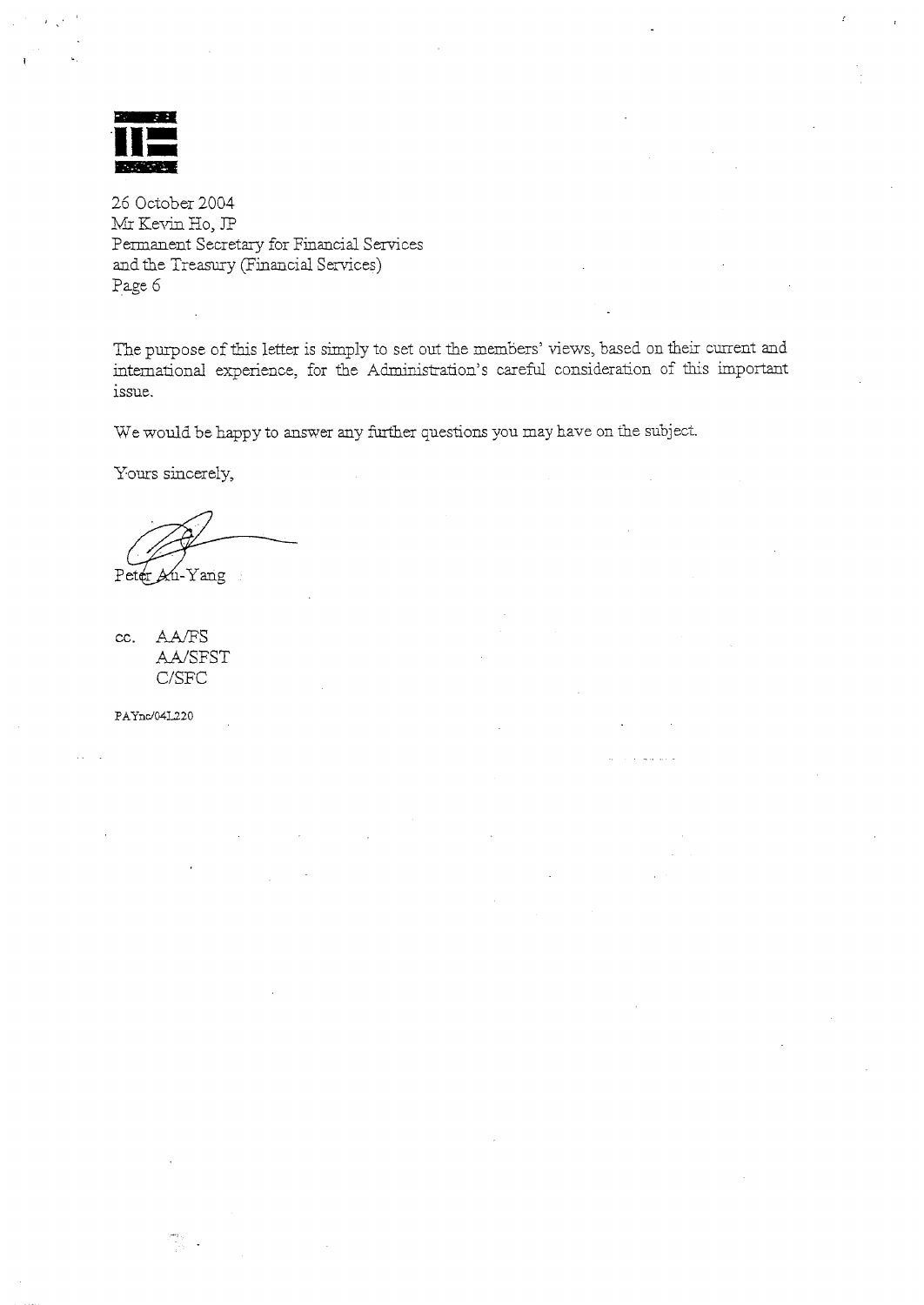### **Annex C**

### **Experience of Overseas Regulators**

### **Financial Services Authority (FSA), U.K.**

• Separation of duties of chairman and CEO: the Board, appointed by HM Treasury, consists of a chairman, a CEO, three managing directors, and 11 non-executive directors (NEDs) (including a lead non-executive member, the deputy chairman). The Board, led by the chairman, sets overall policy. Day-to-day decisions and management of the staff are the responsibility of the executive arm led by the CEO. The Chairman works a four-day week and undertakes "executive" duties as well<sup>1</sup>.

### **Monetary Authority of Singapore (MAS)**

• Separation of duties of chairman and CEO: The Board, appointed by President, consists of a chairman, a deputy chairman, a managing director, and five other members. The MD is responsible for the day-to-day administration. The Chairman is Senior Minister Mr Goh Chok Tong. The Deputy Chairman as well as most members of the Board are government officials<sup>2</sup>.

### **U.S. Securities and Exchange Commission (SEC)**

• No separation of duties of chairman and CEO: The SEC is comprised of five commissioners, appointed by the President, one of whom is the chairman. There is no separation of the duties of the chairman and CEO. Accountability is achieved through the requirement for the Senate to give consent to the appointment of the five commissioners.

### **Australian Securities and Investment Commission (ASIC)**

• No separation of duties between chairman and CEO: The ASIC operates under the direction of three full-time executive Commissioners appointed by the Governor-General on the nomination of the Treasurer. There is no separation of the duties of the chairman and CEO.

l 1 The current FSA Chairman, Callum McCarthy, said he took great care in making clear to the outsiders that he wasn't the person running the show, by stating that he works a four-day week (even though he spends more time than that on the job).

<sup>2</sup> The structure of the MAS may have little reference value to Hong Kong.